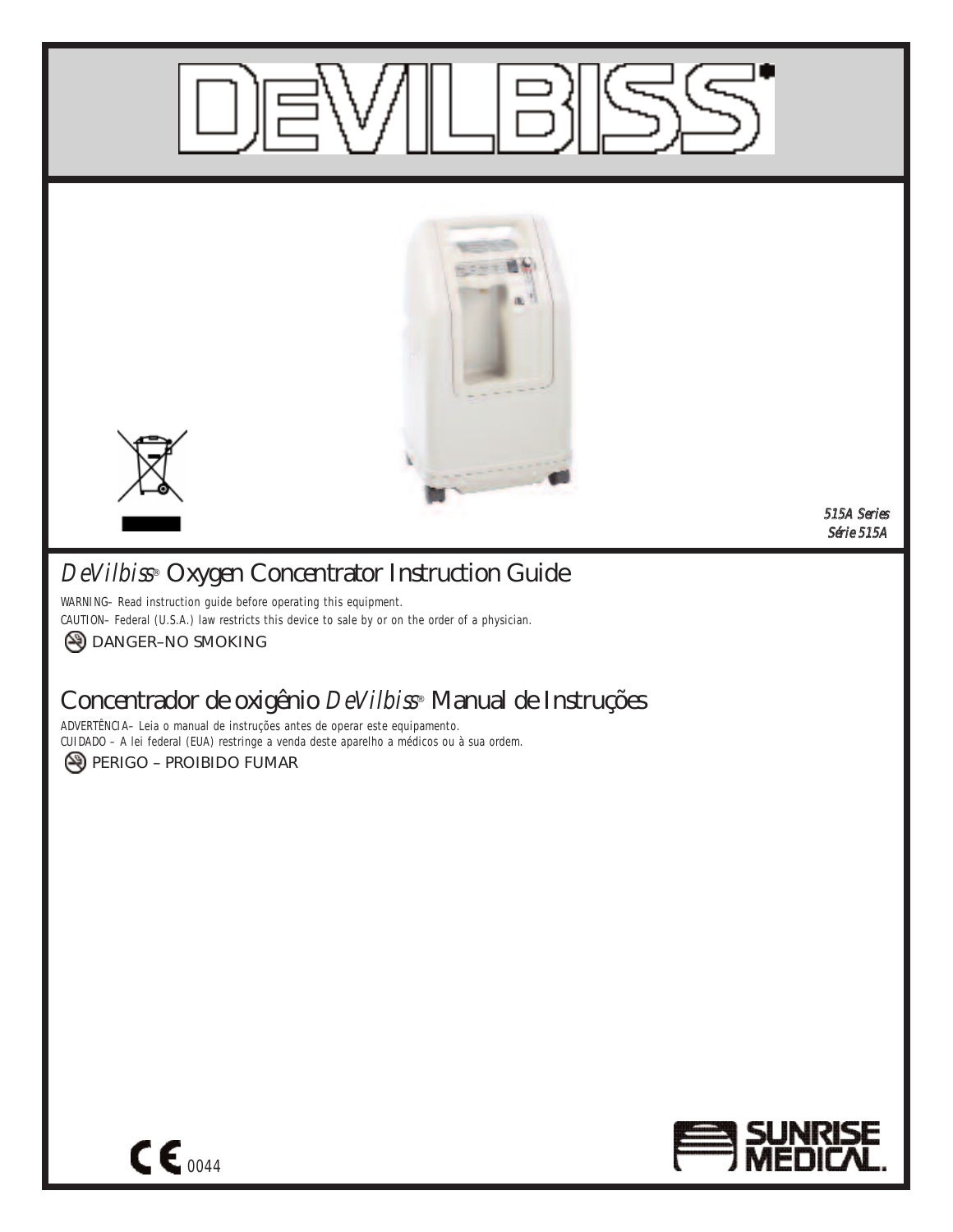## **TABLE OF CONTENTS**

| 3              |
|----------------|
| 3              |
| 3              |
| 3              |
| $\overline{4}$ |
| 5              |
| $\overline{5}$ |
| 5              |
| 6              |
| 7              |
| 8              |
| 9              |
| 9              |
| 10             |

**CAUTION–** Federal (U.S.A.) law restricts this device to sale by or on the order of a physician.

**INDICATIONS FOR USE– The DeVilbiss Oxygen Concentrator is intended for use as an oxygen concentrator to provide supplemental low flow oxygen therapy in the home, nursing homes, patient care facilities, etc.**

## **WARNING**

**Under certain circumstances, oxygen therapy can be hazardous. Seeking medical advice before using an oxygen concentrator is advisable.**

| <b>Physician Information</b>               |                                                                                            |                             |
|--------------------------------------------|--------------------------------------------------------------------------------------------|-----------------------------|
|                                            |                                                                                            |                             |
|                                            |                                                                                            |                             |
|                                            |                                                                                            |                             |
| <b>Prescription Information</b>            |                                                                                            |                             |
|                                            |                                                                                            |                             |
| Oxygen liters per minute                   |                                                                                            |                             |
|                                            |                                                                                            |                             |
|                                            |                                                                                            | <i>Increase</i>             |
| Oxygen use per day                         |                                                                                            |                             |
|                                            |                                                                                            |                             |
|                                            |                                                                                            |                             |
|                                            | DeVilbiss Oxygen Concentrator Serial Number: ___________________________________           |                             |
| (check one)                                |                                                                                            |                             |
| $\Box$ 5-Liter $\Box$ 5-Liter with OSD     |                                                                                            | $5 - -5$                    |
|                                            | <b>Sunrise Medical/DeVilbiss Equipment Provider Information</b>                            |                             |
|                                            |                                                                                            |                             |
|                                            | This instruction guide was reviewed with me and I have been instructed on the safe use and |                             |
| care of the DeVilbiss Oxygen Concentrator. |                                                                                            |                             |
|                                            |                                                                                            |                             |
|                                            |                                                                                            |                             |
|                                            |                                                                                            | ∩- -∩<br>LPM O <sub>2</sub> |

*DeVilbiss 5-Liter Series*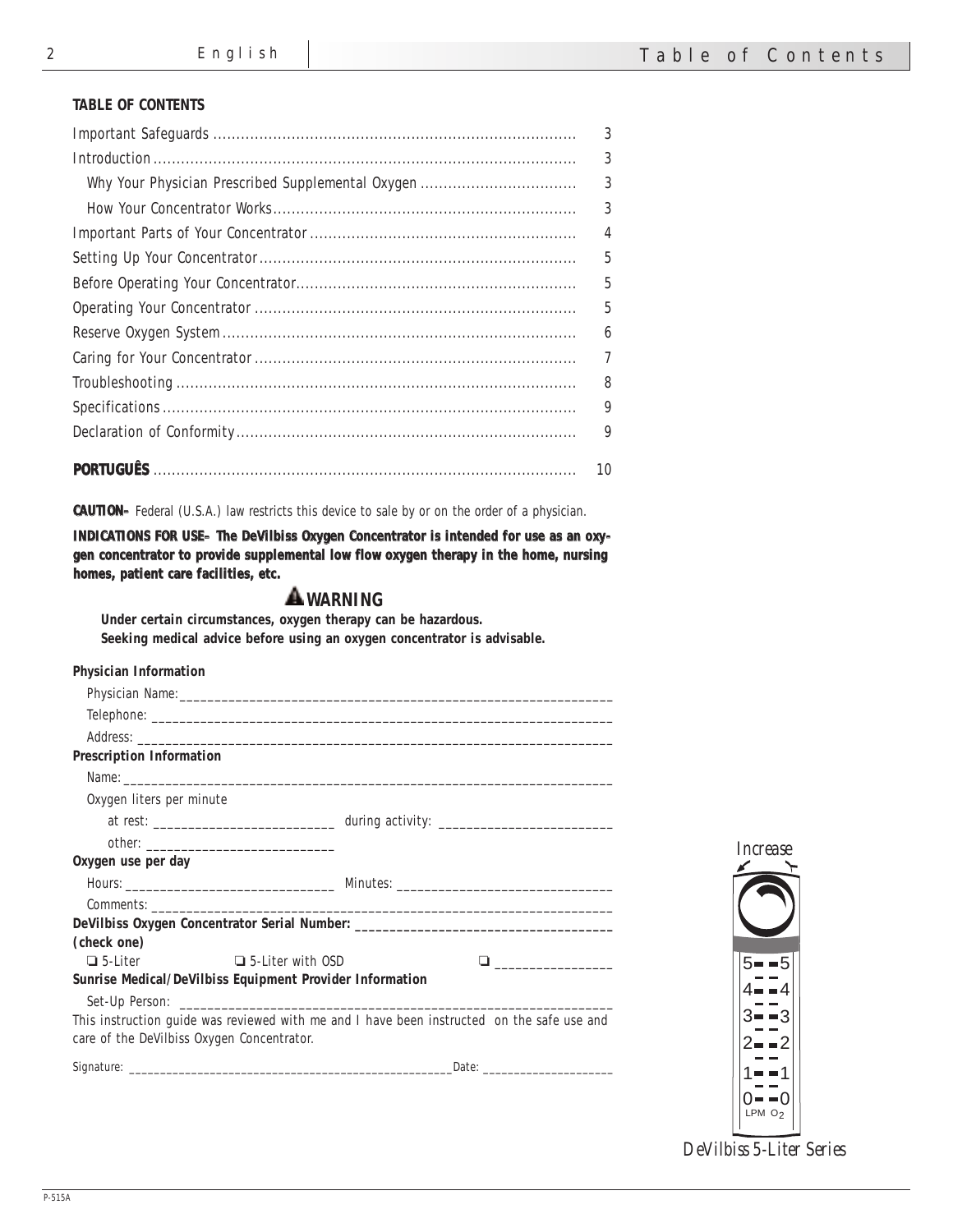# **IMPORTANT SAFEGUARDS**

Read this entire guide before using your DeVilbiss concentrator. Important information is highlighted by these terms throughout this guide:

**DANGER** Urgent safety information for hazards that will cause serious injury or death.

**WARNING** Important safety information for hazards that might cause serious injury.

**CAUTION** Information for preventing damage to the product.

**NOTE** Information to which you should pay special attention.

Important safeguards are indicated throughout this guide; pay special attention to all safety information.

# **SAVE THESE INSTRUCTIONS.**

#### **INTRODUCTION**

This instruction guide will acquaint you with the DeVilbiss oxygen concentrator. Make sure that you read and understand this guide before operating your unit. Important safeguards are indicated throughout this guide; pay special attention to all safety information. Contact your Sunrise Medical/DeVilbiss equipment provider should you have any questions.

# **WARNING**

**For your safety, the oxygen concentrator must be used according to the prescription determined by your physician.**

# **DANGER**

**Oxygen causes rapid burning. Do not smoke while your oxygen concentrator is operating, or when you are near a person utilizing oxygen therapy. Do not use within 5 feet (1.6m) of hot, sparking objects or naked sources of flame.**

#### **Why Your Physician Prescribed Supplemental Oxygen**

Today, many people suffer from heart, lung, and other respiratory diseases. Many of these people can benefit from supplemental oxygen therapy. Your body requires a steady supply of oxygen to function properly. Your physician prescribed supplemental oxygen for you because you are not getting enough oxygen from room air alone. Supplemental oxygen will increase the amount of oxygen that your body receives.

Supplemental oxygen is not addictive. Your physician prescribed a specific oxygen flow to improve symptoms such as headaches, drowsiness, confusion, fatigue, or increased irritability. If these symptoms persist after you begin your supplemental oxygen program, consult your physician.

#### **How Your DeVilbiss Oxygen Concentrator Works**

Oxygen concentrators are the most reliable, efficient, and convenient source of supplemental oxygen available today. The oxygen concentrator is electrically operated. The unit separates oxygen from room air which allows high-purity supplemental oxygen to be delivered to you through the oxygen outlet. Although the concentrator filters the oxygen in a room, it will not affect the normal amount of oxygen in your room.

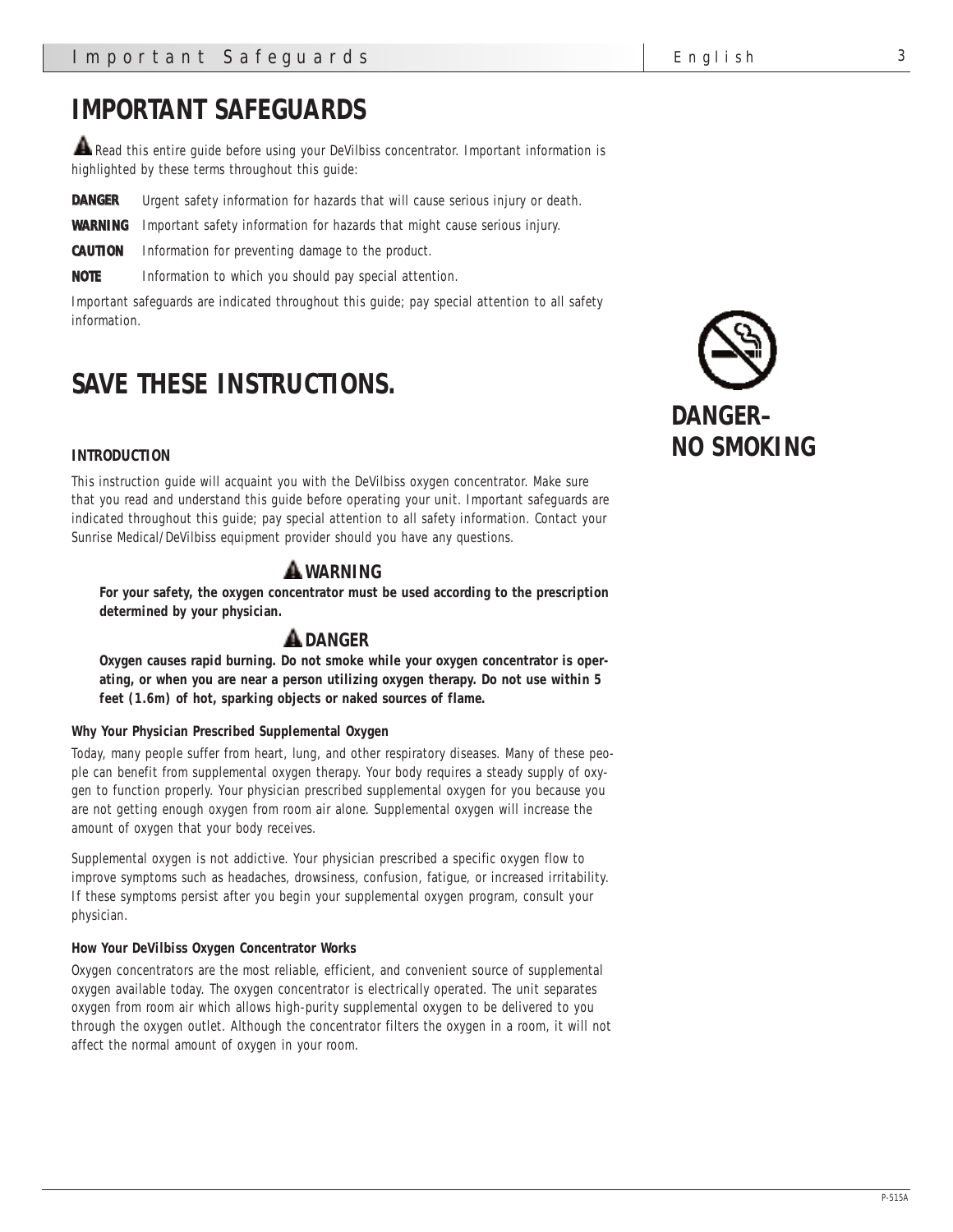### **IMPORTANT PARTS OF YOUR CONCENTRATOR**

Please take time to familiarize yourself with your DeVilbiss oxygen concentrator before operating.

#### **Front View (Figure 1)**

- 1. Operating instructions
- 2. Green Power light illuminates when your concentrator is operating.
- 3. Power Switch
	- **|** = ON
	- $O = 0$ FF
- 4. Flow meter knob
- 5. Flow meter
- 6. Circuit breaker resets the unit after electrical overload shutdown.
- 7. Oxygen outlet oxygen is dispersed through this port.
- 8. Normal Oxygen (green) light ONLY on units with the OSD® (see page 6).
- 9. Low Oxygen (yellow) light ONLY on units with the OSD® (see page 6).
- 10. Red Service Required light when illuminated contact your Sunrise Medical/DeVilbiss provider.

#### **Back View (Figure 2)**

- 11. Important Safeguards
- 12. Handgrip
- 13. Exhaust
- 14. Power cord and/or IEC power connector.
- 15. Line cord strap
- 16. Air filter prevents dirt, dust, and lint from entering your unit.

#### **Accessories**

The accessories below are approved for use with DeVilbiss Oxygen Concentrators:

| Bubble Humidifier (200 ml Capacity)                |  |
|----------------------------------------------------|--|
|                                                    |  |
| Cannula (disposable)                               |  |
|                                                    |  |
| Cannula w/ 2.1 m (7 ft) Oxygen Tubing (disposable) |  |
|                                                    |  |
| Oxygen Outlet Connector                            |  |
|                                                    |  |
| Oxygen Tubing (disposable)                         |  |
|                                                    |  |
|                                                    |  |
|                                                    |  |
|                                                    |  |



*Figure 1*



*Figure 2*

**NOTE–** The use of certain humidifiers and accessories not specified above may impair the oxygen concentrator's performance.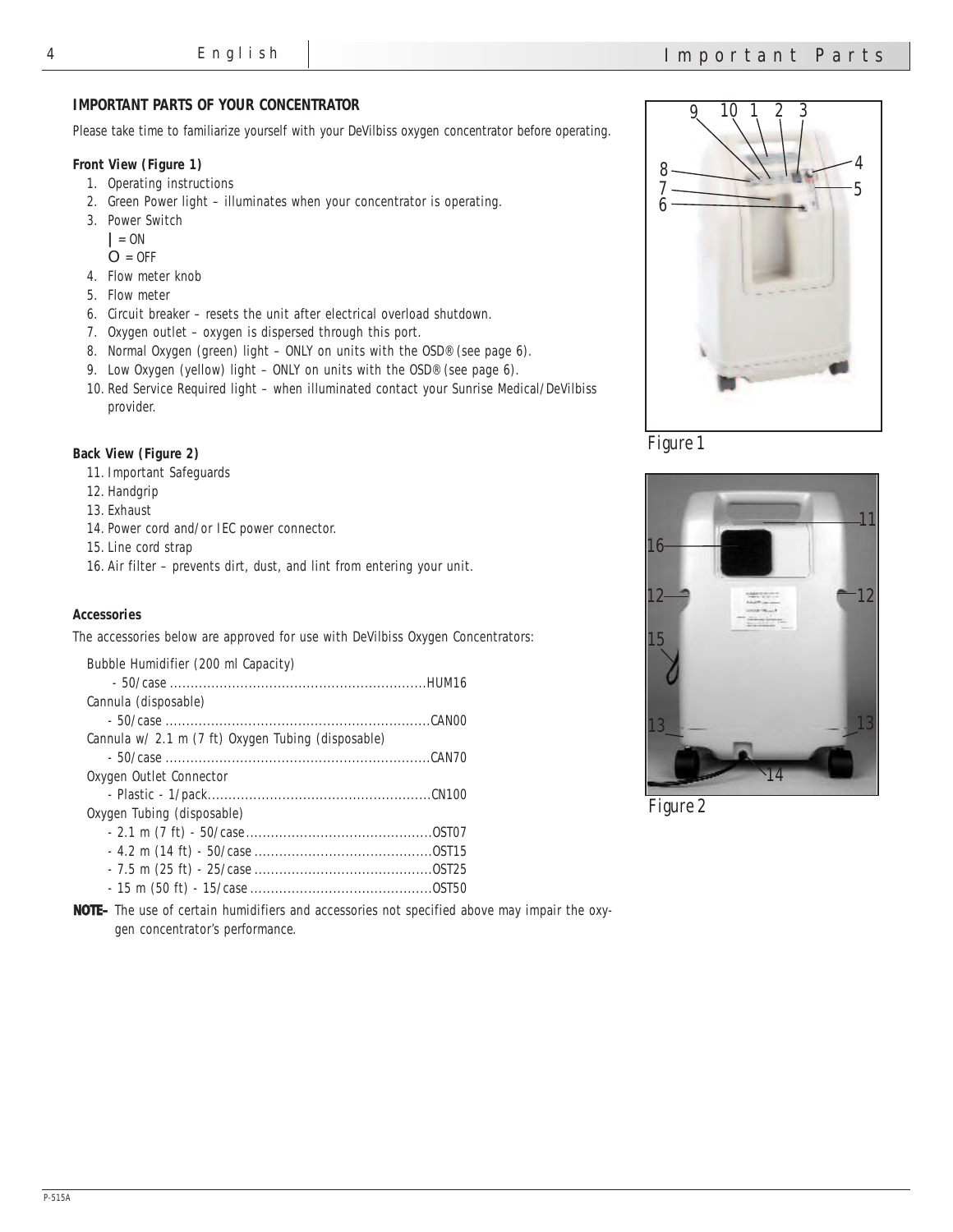# **SETTING UP YOUR OXYGEN CONCENTRATOR**

1. Position your unit near an electrical outlet in the room where you spend most of your time.

# **DANGER**

**Keep the oxygen concentrator at least 5 feet (1.6 m) from hot, sparking objects or naked sources of flame.**

- **NOTE–** Do not connect to an electrical outlet controlled by a wall switch. No other appliances should be plugged into the wall outlet.
	- 2. Position your unit at least 6 inches (16 cm) from walls, draperies, or any other objects that might prevent the proper flow of air in and out of your oxygen concentrator. The oxygen concentrator should be located so as to avoid pollutants or fumes.

#### **BEFORE OPERATING YOUR OXYGEN CONCENTRATOR**

- 1. Before operating your unit, always check to be sure the air filter (located on the back of your unit) is clean. Proper cleaning of this filter is discussed in the *Caring For Your Concentrator* section on page 7.
- 2. Attach the appropriate oxygen accessories to the oxygen outlet.

#### **Oxygen Tubing Connection:**

- a. Thread the oxygen outlet connector onto the oxygen outlet.
- b. Attach the oxygen tubing directly to the connector (**Figure 3**).

#### **Oxygen Tubing Connection With Humidification:**

If your physician has prescribed an oxygen humidifier as part of your therapy, follow these steps:

- a. Fill the humidifier bottle with distilled water. Do not overfill. (If using a prefill, go to letter b.)
- b. Thread the wing nut located on the top of the humidifier bottle to the oxygen outlet so that it is suspended (**Figure 4**). Make sure it is securely tightened.
- c. Attach the oxygen tubing directly to the humidifier bottle outlet fitting (**Figure 5**).
- 3. Your physician has prescribed either a nasal cannula, catheter, or face mask. In most cases, they are already attached to the oxygen tubing. If not, follow the manufacturer's instructions for attachment.
- 4. Remove the power cord completely from the line cord strap. Make sure the power switch is in the "Off" position, and insert the plug into the wall outlet. The unit is double insulated to guard against electric shock.
- **NOTE–** (only 115 volt units) The plug on the DeVilbiss oxygen concentrator has one blade wider than the other. To reduce the risk of electric shock, this plug is intended to fit in a wall outlet only one way. Do not attempt to defeat this safety feature.

# **WARNING**

**Improper use of the power cord and plugs can cause a burn, fire, or other electric shock hazards. Do not use the unit if the power cord is damaged.**

#### **OPERATING YOUR DEVILBISS OXYGEN CONCENTRATOR**

# **DANGER**

**Oxygen causes rapid burning. Do not smoke while your oxygen concentrator is operating, or when you are near a person utilizing oxygen therapy. Keep the oxygen concentrator at least 5 feet (1.6 m) from hot, sparking objects or naked sources of flame.**

1. Press the power switch to the "On" position. When the unit is turned on, the Power light will illuminate, and the patient alert system – Service Required light and audible signal – will briefly alarm.

# **A** DANGER

**Do not lay the cannula down while the concentrator is delivering oxygen. High concentrations of oxygen can cause rapid burning.**



*Figure 3*



*Figure 4*



*Figure 5*

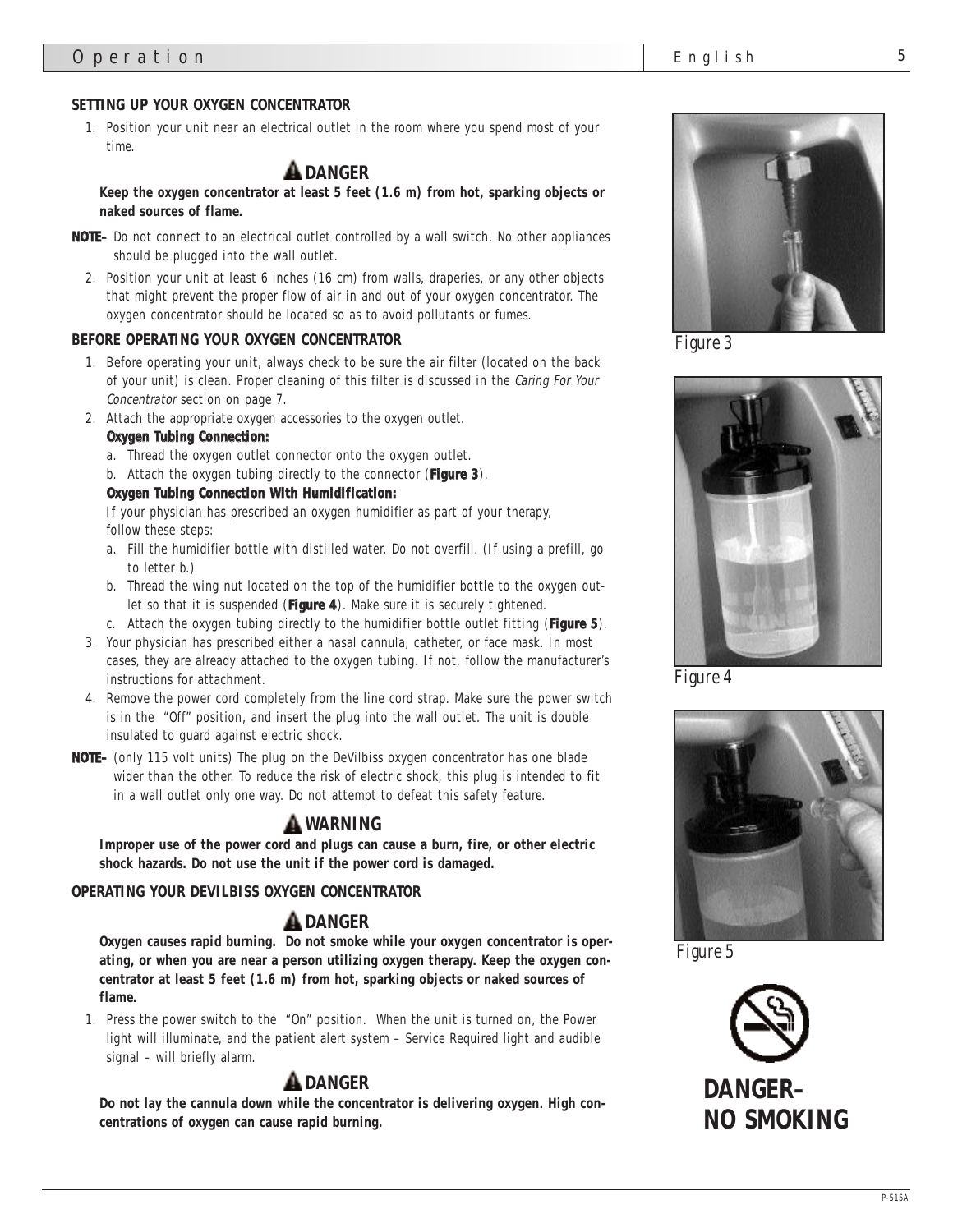#### **DEVILBISS OXYGEN CONCENTRATORS WITH OSD ONLY**

The OSD (Oxygen Sensing Device) is a device within your concentrator that monitors the oxygen produced by your unit. When the unit is turned "On," all four lights (Power, Service Required, Low Oxygen, and Normal Oxygen) on the front panel will illuminate briefly. After a few seconds, only the Power and Normal Oxygen lights will remain lit.

The OSD lights on the front panel are defined as follows:

- Green Normal Oxygen light–acceptable oxygen level.
- Yellow Low Oxygen light– below an acceptable oxygen level.

If the oxygen purity falls below the acceptable level, the green Normal Oxygen light will shut off and the yellow Low Oxygen light will illuminate. Switch to your reserve oxygen system. Refer to the Minor OSD Troubleshooting section in this guide on page 8 and contact your Sunrise Medical/DeVilbiss provider.

As an added safety feature should the oxygen purity continue to drop, an intermittent audible signal will sound. Contact your Sunrise Medical/DeVilbiss provider immediately. Do not attempt any other maintenance.

- **NOTE–** If the Service Required light illuminates and the audible signal alarms but the unit is not operating, there is no power to the unit. Refer to the *Minor Troubleshooting Chart* on page 8 and contact your Sunrise Medical/DeVilbiss provider if necessary.
- **NOTE–** If an audible low-frequency vibration sound is detected, the unit is not operating properly. Refer to the *Minor Troubleshooting Chart* on page 8, and contact your Sunrise Medical/DeVilbiss provider if necessary.
	- 2. Check the flow meter to make sure that the flow meter ball is centered on the line next to the prescribed number of your flow rate.
- **CAUTION–** It is very important to follow your oxygen prescription. Do not increase or decrease the flow of oxygen– consult your physician.
- **NOTE–** Your Sunrise Medical/DeVilbiss provider may have preset the flow meter so that it can not be adjusted.
- **NOTE–** If the flow meter knob is turned clockwise, the flow decreases (and eventually will shut off the oxygen flow). If the knob is turned counterclockwise, the flow increases.
- **NOTE–** The low-flow alarm will activate if the flow meter ball is set below 0.3 lpm. The unit will continue to run; however, the Service Required light will come on accompanied by an audible alarm. Adjust the flow meter to your prescribed flow.
	- 3. Your DeVilbiss concentrator is now ready for use, properly position the cannula or mask (**Figure 6**). Allow 20 minutes for oxygen concentrator to reach stated performance.

#### **RESERVE OXYGEN SYSTEM**

As a precaution, your Sunrise Medical/DeVilbiss provider may supply you with a reserve oxygen system. If your unit loses electrical power or fails to operate correctly, the Patient Alert System will sound to signal you to switch to your reserve oxygen system (if provided) and contact your Sunrise Medical/DeVilbiss provider.



*Operation*

*Figure 6*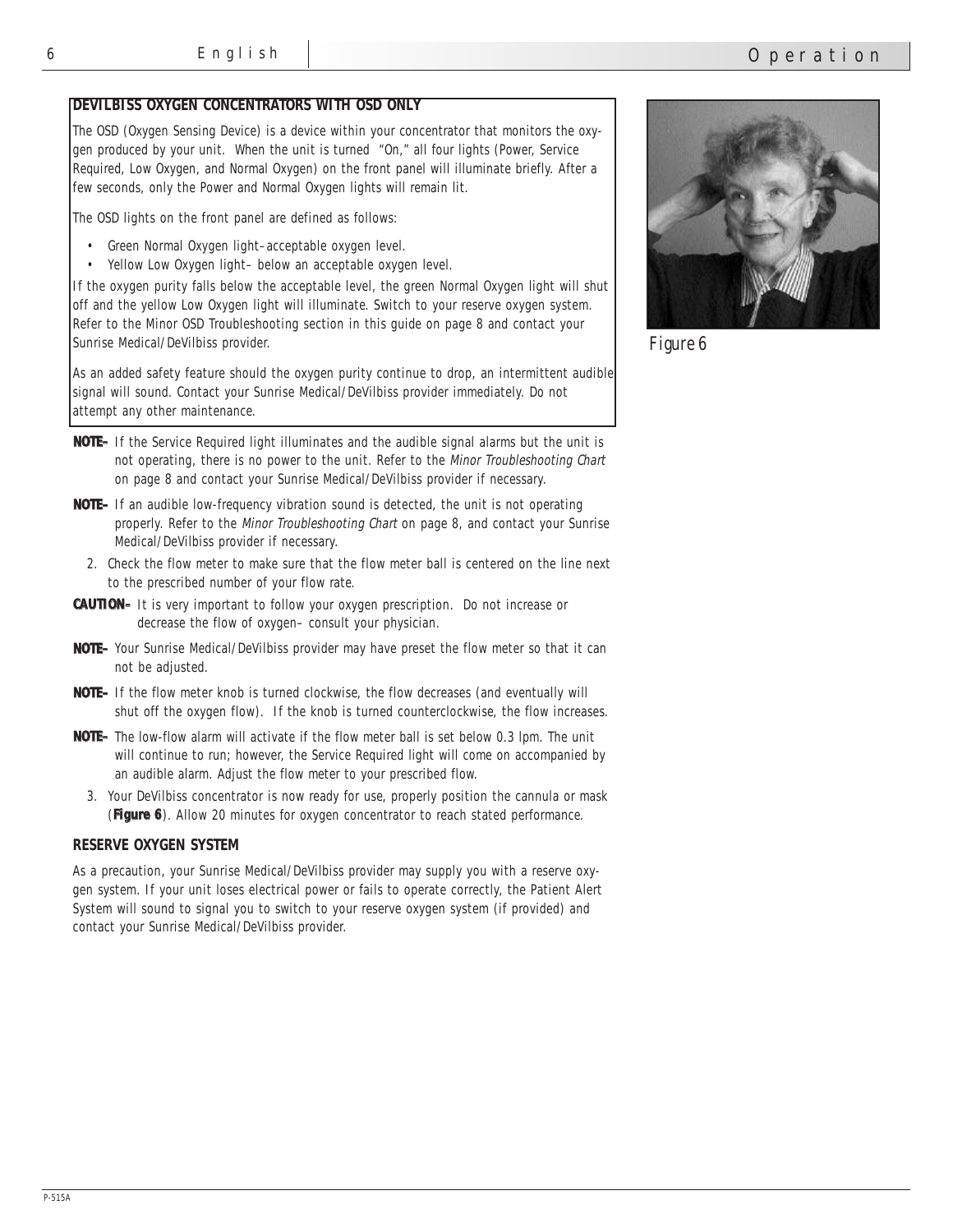#### **CARING FOR YOUR DEVILBISS OXYGEN CONCENTRATOR**

**Note–** Use no lubricants, oils or grease.

## **WARNING**

**Before attempting any cleaning procedures, turn the unit "Off."** 

#### **Oxygen Humidifier (reusable bottles)**

If your physician has prescribed humidification, clean your humidifier bottle daily. Follow the instructions supplied by the manufacturer. If no cleaning instructions were supplied, follow these steps:

- 1. Wash the humidifier in a solution of hot water and dishwashing detergent (**Figure 7**).
- 2. Soak the humidifier in a solution of one part white vinegar to three parts hot water for 30 minutes (**Figure 8**). This solution acts as a germicidal agent.
- 3. Rinse thoroughly with hot tap water and refill with distilled water (**Figure 9**) for use. Do not overfill.

#### **Cannula, Mask, and Tubing**

Clean and replace the cannula, mask, and tubing as instructed by your Sunrise Medical/DeVilbiss provider.

#### **Air Filter and Oxygen Outlet Connector**

The air filter and connector should be cleaned at least once a week. To clean, follow these steps:

- 1. Remove the air filter, located on the back of the unit. Remove the oxygen outlet connector (if used).
- 2. Wash in a solution of warm water and dishwashing detergent (**Figure 10**).
- 3. Rinse thoroughly with warm tap water and towel dry. The filter should be completely dry before reinstalling.

**CAUTION–** To prevent product damage, do not attempt to operate the unit without the air filter or while the filter is still damp.

#### **Exterior Cabinet**

## **WARNING**

**To avoid electric shock, do not remove the concentrator cabinet. The cabinet should only be removed by a qualified Sunrise Medical/DeVilbiss technician. Do not apply liquid directly to the cabinet or utilize any petroleum-based solvents or cleaning agents.**

Clean the concentrator exterior cabinet by using a damp cloth or sponge with a mild household cleaner and wipe it dry.



*Figure 7*



*Figure 8*



*Figure 9*



*Figure 10*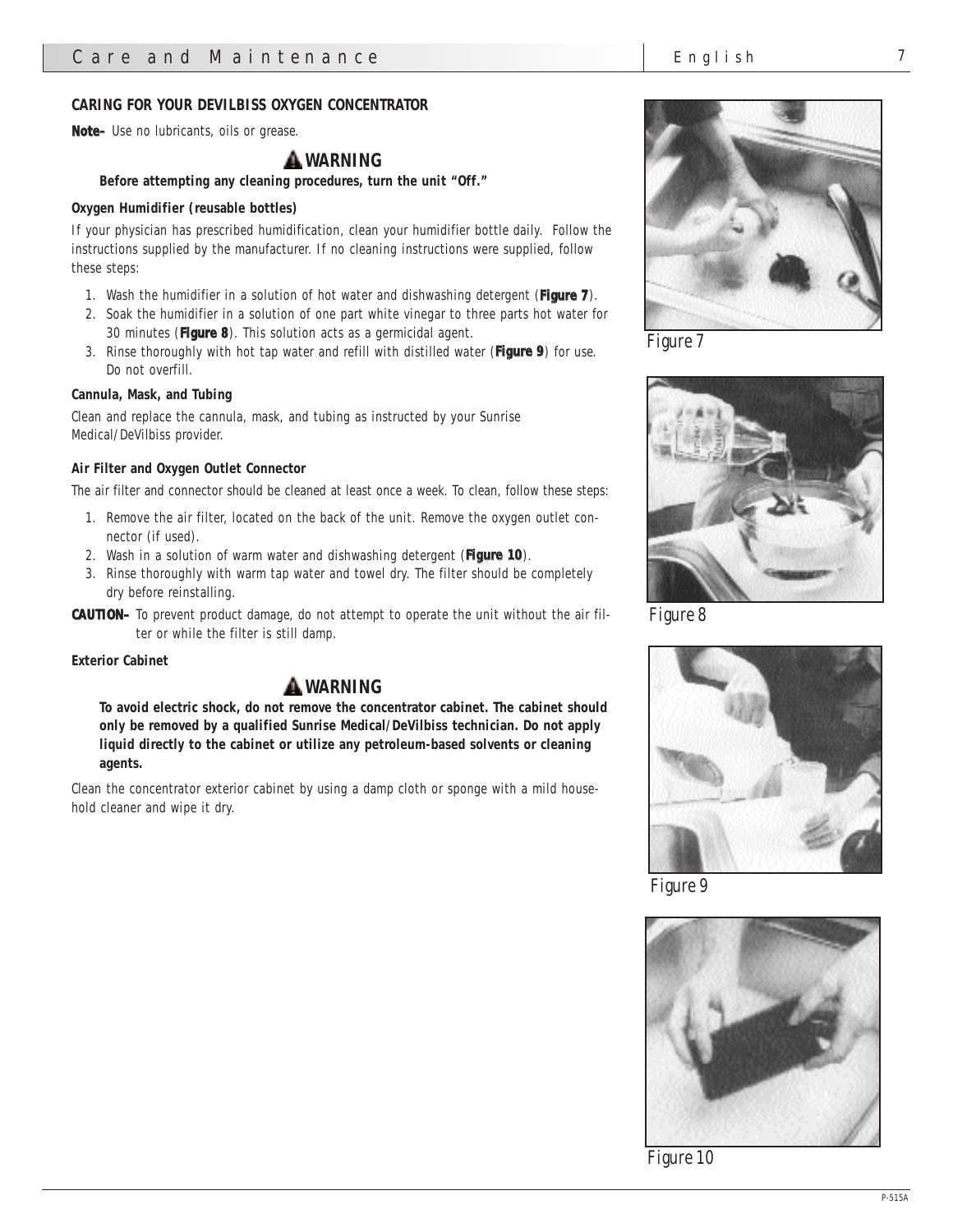#### **TROUBLESHOOTING**

The following troubleshooting chart will help you analyze and correct minor oxygen concentrator malfunctions. If the suggested procedures do not help, switch to your reserve oxygen system and call your Sunrise Medical/DeVilbiss homecare provider. Do not attempt any other maintenance.

# **WARNING**

**To avoid electric shock hazard, do not remove the cabinet. The cabinet should only be removed by a qualified Sunrise Medical/DeVilbiss homecare technician.**

|  | <b>MINOR TROUBLESHOOTING CHART</b> |  |  |  |
|--|------------------------------------|--|--|--|
|--|------------------------------------|--|--|--|

|  | <b>Symptom</b>                                                                                                                                       | <b>Possible Cause</b>                                                      | <b>Remedy</b>                                                                                                                                                                                                                                                                                                     |
|--|------------------------------------------------------------------------------------------------------------------------------------------------------|----------------------------------------------------------------------------|-------------------------------------------------------------------------------------------------------------------------------------------------------------------------------------------------------------------------------------------------------------------------------------------------------------------|
|  | A. Unit does not operate. Power light is off when<br>the power switch is "On." Audible alarm is puls-<br>ing and Service Required light is flashing. | 1. Power cord not properly inserted into wall outlet.                      | 1. Check power cord connection at the wall outlet.<br>On 230 volt units, also check the back of the<br>unit.                                                                                                                                                                                                      |
|  |                                                                                                                                                      | 2. No power at wall outlet.                                                | 2. Check your home circuit breaker and reset if<br>necessary. Use a different wall outlet if the situ-                                                                                                                                                                                                            |
|  |                                                                                                                                                      | 3. Oxygen concentrator circuit breaker activated.                          | ation occurs again.<br>3. Press the concentrator circuit breaker reset but-<br>ton located below the power switch. Use a dif-<br>ferent wall outlet if the situation occurs again.<br>If the above remedies do not work, contact your<br>Sunrise Medical/DeVilbiss provider.                                      |
|  | B. Unit operates, the Power light is on when the<br>power switch is "On." Red Service Required                                                       | 1. Air filter is blocked.                                                  | 1. Check the air filter. If the filter is dirty, wash it<br>following the cleaning instructions on page 7.                                                                                                                                                                                                        |
|  | light is illuminated. Audible alarm may be<br>sounding.                                                                                              | 2. Exhaust is blocked.                                                     | 2. Check the exhaust area; make sure there is noth-                                                                                                                                                                                                                                                               |
|  |                                                                                                                                                      | 3. Blocked or defective cannula, catheter, face<br>mask, or oxygen tubing. | ing restricting the unit exhaust.<br>3. Detach cannula, catheter, or face mask. If prop-<br>er flow is restored, clean or replace if necessary.<br>Disconnect the oxygen tubing at the oxygen<br>outlet. If proper flow is restored, check oxygen<br>tubing for obstructions or kinks. Replace if nec-<br>essary. |
|  |                                                                                                                                                      | 4. Blocked or defective humidifier bottle.                                 | 4. Detach the humidifier from the oxygen outlet. If<br>proper flow is obtained, clean or replace<br>humidifier.                                                                                                                                                                                                   |
|  |                                                                                                                                                      | 5. Flow meter set too low.                                                 | 5. Set flow meter to prescribed flow rate.<br>If the above remedies do not work, contact your<br>Sunrise Medical/DeVilbiss provider.                                                                                                                                                                              |
|  | C. Unit operates, the power light is on when power<br>switch is "on," audible low-frequency vibration<br>sound is detected.                          |                                                                            | 1. Turn your unit "Off." Switch to your reserve<br>oxygen system, and contact your Sunrise<br>Medical/DeVilbiss provider immediately.                                                                                                                                                                             |
|  | D. If any other problems occur with your oxygen<br>concentrator.                                                                                     |                                                                            | 1. Turn your unit "Off." Switch to your reserve<br>oxygen system, and contact your Sunrise<br>Medical/DeVilbiss provider immediately.                                                                                                                                                                             |

#### **MINOR TROUBLESHOOTING CHART - ONLY OSD CONCENTRATORS**

| <b>Visual Indicator Lights</b>                                                                                               | <b>Possible Cause</b>                                                                     | <b>Remedy</b>                                                                                                                                                                                                                                                                                                                                                            |
|------------------------------------------------------------------------------------------------------------------------------|-------------------------------------------------------------------------------------------|--------------------------------------------------------------------------------------------------------------------------------------------------------------------------------------------------------------------------------------------------------------------------------------------------------------------------------------------------------------------------|
| A. Both the green Normal Oxygen and the yellow<br>Low Oxygen lights are either on or off.                                    | 1. OSD malfunction.                                                                       | 1. Contact your Sunrise Medical/DeVilbiss provider.                                                                                                                                                                                                                                                                                                                      |
| B. Yellow Low Oxygen light is on or the yellow Low<br>Oxygen light is on and the intermittent audible<br>signal is sounding. | 1. Flow meter is not properly set.<br>2. Air filter is blocked.<br>3. Exhaust is blocked. | Ensure the flow meter is properly set to the pre-<br>scribed number.<br>2. Check the air filter. If the filter is dirty, wash it<br>following the cleaning instructions on page 7.<br>3. Check the exhaust area; make sure there is noth-<br>ing restricting the unit exhaust.                                                                                           |
| C. Red Service Required light is on and an intermit-<br>tent audible signal is sounding.                                     | 1. Flow meter is not properly set.<br>2. Air filter is blocked.<br>3. Exhaust is blocked. | Ensure the flow meter is properly set to the pre-<br>scribed number.<br>2. Check the air filter. If the filter is dirty, wash it<br>following the cleaning instructions on page 7.<br>3. Check the exhaust area; make sure there is noth-<br>ing restricting the unit exhaust.<br>If the above remedies do not work, contact your<br>Sunrise Medical/DeVilbiss provider. |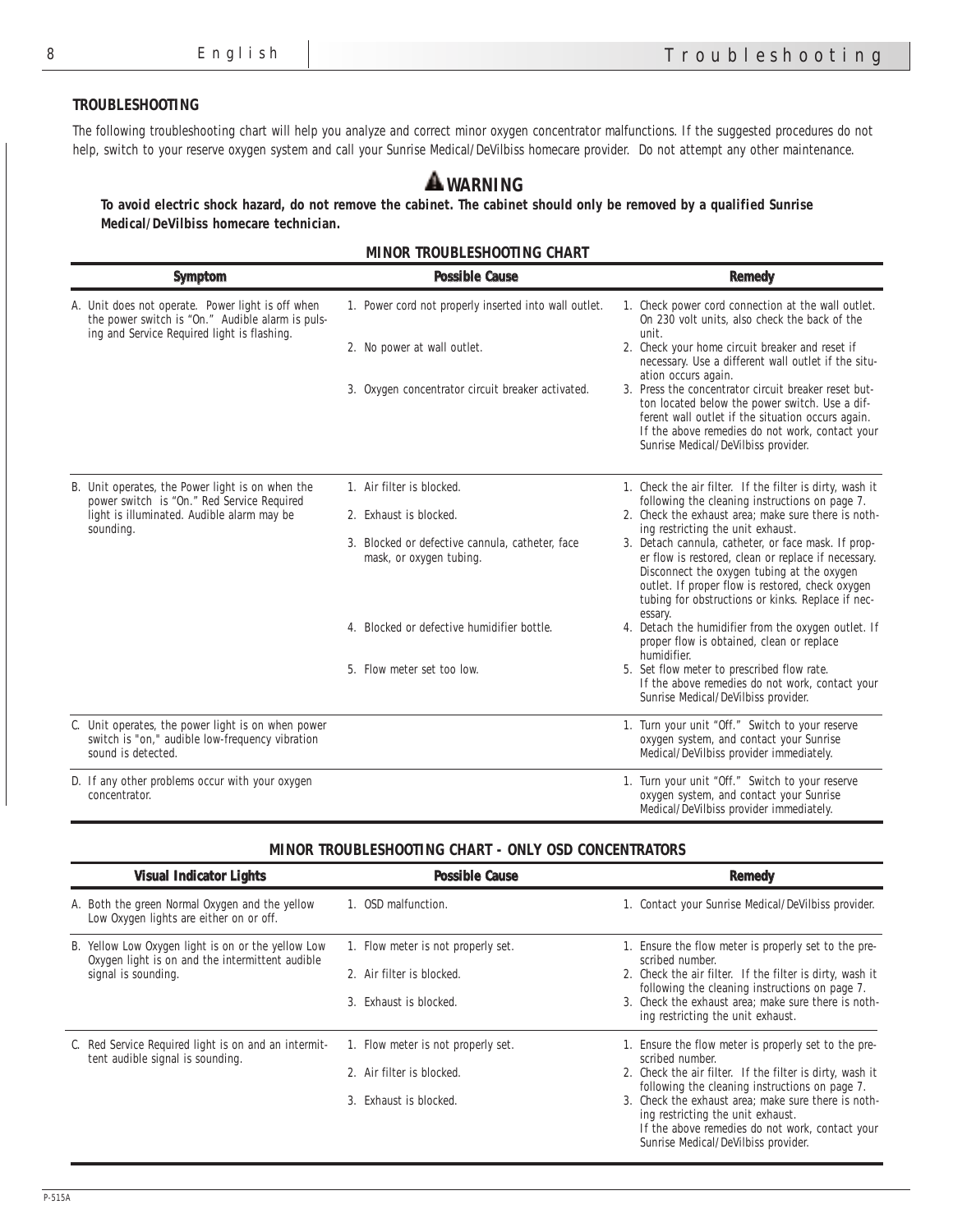#### **SPECIFICATIONS**

**DEVILBISS 5-LITER SERIES**

| <b>Catalog Number</b>                                                                                        | 515ADS, 515ADZ                                                                                                                              | 515AKS, 515AKZ                                                                                                                                                                                       |
|--------------------------------------------------------------------------------------------------------------|---------------------------------------------------------------------------------------------------------------------------------------------|------------------------------------------------------------------------------------------------------------------------------------------------------------------------------------------------------|
| <b>Delivery Rate</b> (Lower delivery rates<br>available for low flow applications)                           | 1 to 5 LPM                                                                                                                                  |                                                                                                                                                                                                      |
| <b>Maximum Recommended Flow</b>                                                                              |                                                                                                                                             | 5 LPM                                                                                                                                                                                                |
| <b>Outlet Pressure</b>                                                                                       |                                                                                                                                             | 8.5 psig (58.6 kPa)                                                                                                                                                                                  |
| <b>Electrical Rating</b>                                                                                     | 115 V, 60 Hz, 4.1 Amp                                                                                                                       | 220-230 V~, 50 Hz, 1.7 Amp<br>230 V~, 60 Hz, 1.9 Amp                                                                                                                                                 |
| <b>Operating Voltage Range</b>                                                                               | $97-127$ V $\sim$ , 60 Hz                                                                                                                   | 187-255 $V_{\sim}$ , 50 Hz<br>218-253 V~, 60 Hz                                                                                                                                                      |
| <b>Oxygen Percentage</b>                                                                                     |                                                                                                                                             | 1-5 LPM=93%±3%                                                                                                                                                                                       |
| <b>Operating Altitude</b><br>(tested at $21^{\circ}$ C only)<br>0-1500 M (0-4921 ft)                         | Across the voltage range:<br>No degradation of performance<br>Tested at nominal voltage only:                                               | Across the voltage range:<br>No degradation in performance<br>Tested at 230V/50Hz only:                                                                                                              |
| 1500-3000 M (4921-9842 ft)                                                                                   | No degradation in performance expected<br>based on tests of similar products.                                                               | No degradation in performance expected<br>based on tests of similar products                                                                                                                         |
| 3000-4000 M (9842-13123 ft)                                                                                  | Not recommended/Not tested                                                                                                                  | Not recommended/Not tested                                                                                                                                                                           |
| <b>Operating Environment Range*</b><br>$10^{\circ}$ C to $35^{\circ}$ C, humidity range<br>of 30% to 75%     | No degradation in performance<br>up to $40^{\circ}$ C across the operating<br>voltage range. (tested at 670 m).                             | No degradation in performance<br>up to $40^{\circ}$ C across the operating<br>voltage range. (tested at 670 m).                                                                                      |
| <b>Power Consumption</b>                                                                                     | 385 Watts Average<br>515ADS only-320 Watts @ 2.5 LPM & below                                                                                | 230V / 50 Hz - 330 Watts Average<br>230V / 50 Hz 515AKS only-305 Watts Average @ 2.5 LPM & below<br>230V / 60 Hz - 450 Watts Average<br>230V / 60 Hz 515AKS only-415 Watts Average @ 2.5 LPM & below |
| Weight                                                                                                       | 50 lbs. (22.7 Kilograms)                                                                                                                    | 50 lbs. (22.7 Kilograms)                                                                                                                                                                             |
| Sound Level (ISO 8359:1996 from front)                                                                       | 48.0 dbA overall average                                                                                                                    | 48.0 dbA overall average (50Hz)                                                                                                                                                                      |
| <b>Dimensions</b>                                                                                            | 27.75"H x 16"W x 14"D (70.5 x 40.6 x 35.6 cm)                                                                                               |                                                                                                                                                                                                      |
| <b>Pressure Relief Valve</b>                                                                                 |                                                                                                                                             | 40 psig $\pm$ 5psig (276 kPa $\pm$ 34.5 kPa)                                                                                                                                                         |
| <b>Operating System</b>                                                                                      | Time Cycle / Pressure Swing                                                                                                                 |                                                                                                                                                                                                      |
| For units equipped with an OSD<br>the visible "low oxygen" indicator<br>will activate at the following level | $84\% \pm 2\%$<br>(The audible alarm will alert at approximately 75%.<br>At less than 60%, the red "service required" light will activate.) |                                                                                                                                                                                                      |
| <b>Storage Conditions</b>                                                                                    | -40 $^{\circ}$ C to 70 $^{\circ}$ C, humidity range of 10% to 100%, including condensation                                                  |                                                                                                                                                                                                      |
| <b>Equipment Class and Type</b>                                                                              | Class II Equipment Double Insulated; $\dagger$ Type B Applied Part                                                                          |                                                                                                                                                                                                      |
| <b>Approval Body</b><br>and<br><b>Safety Standard</b>                                                        | <b>CSA</b><br>CAN/CSA-C22.2 No. 601.1-M90                                                                                                   | TUV<br>IEC 60601-1<br>EN 60601+A1+A2<br>ISO 8359:1996 (515AKZ excluded)                                                                                                                              |
| <b>EMC</b> Compliance To:                                                                                    | IEC 60601-1-2                                                                                                                               |                                                                                                                                                                                                      |

\*Note: The OSD performance at 10°C to 35°C, 95% R.H. through voltage range on the 515ADS and 515AKS verified at 670m. Specifications subject to change without notice.

## **DECLARATION OF CONFORMITY**

| <b>Manufacturer:</b>                               | Sunrise Medical<br><b>Respiratory Products Division</b>                         | <b>Safety Standards Applied:</b>  | IEC 60601-1<br>EN $60601 + A1 + A2$                |
|----------------------------------------------------|---------------------------------------------------------------------------------|-----------------------------------|----------------------------------------------------|
| <b>Address:</b>                                    | 100 DeVilbiss Drive<br>Somerset, PA 15501-2125 USA                              | <b>EMC</b> Compliance To:         | IS08359: 1996<br>IEC 60601-1-2                     |
| <b>Product Designation:</b>                        | Oxygen Concentrator                                                             | <b>Authorized Representative:</b> | Sunrise Medical Ltd.                               |
| <b>Catalog Number:</b><br>515AKS                   |                                                                                 |                                   | Sunrise Business Park<br><b>High Street</b>        |
| ments of EC directive 93/42/EEC and the following: | We herewith declare that the above-mentioned product complies with the require- |                                   | Wollaston, West Midlands DY8 4PS<br><b>ENGLAND</b> |
| <b>Class:</b>                                      | IIa. Rule 2                                                                     |                                   | 44-138-444-6688                                    |
| <b>Quality System Standards Applied:</b>           | IS09001/IS013485                                                                | $\mathcal{L}$ $\epsilon$ 0044     |                                                    |
| Notified body RWIUV                                |                                                                                 |                                   |                                                    |

**MDD Annex II Applied**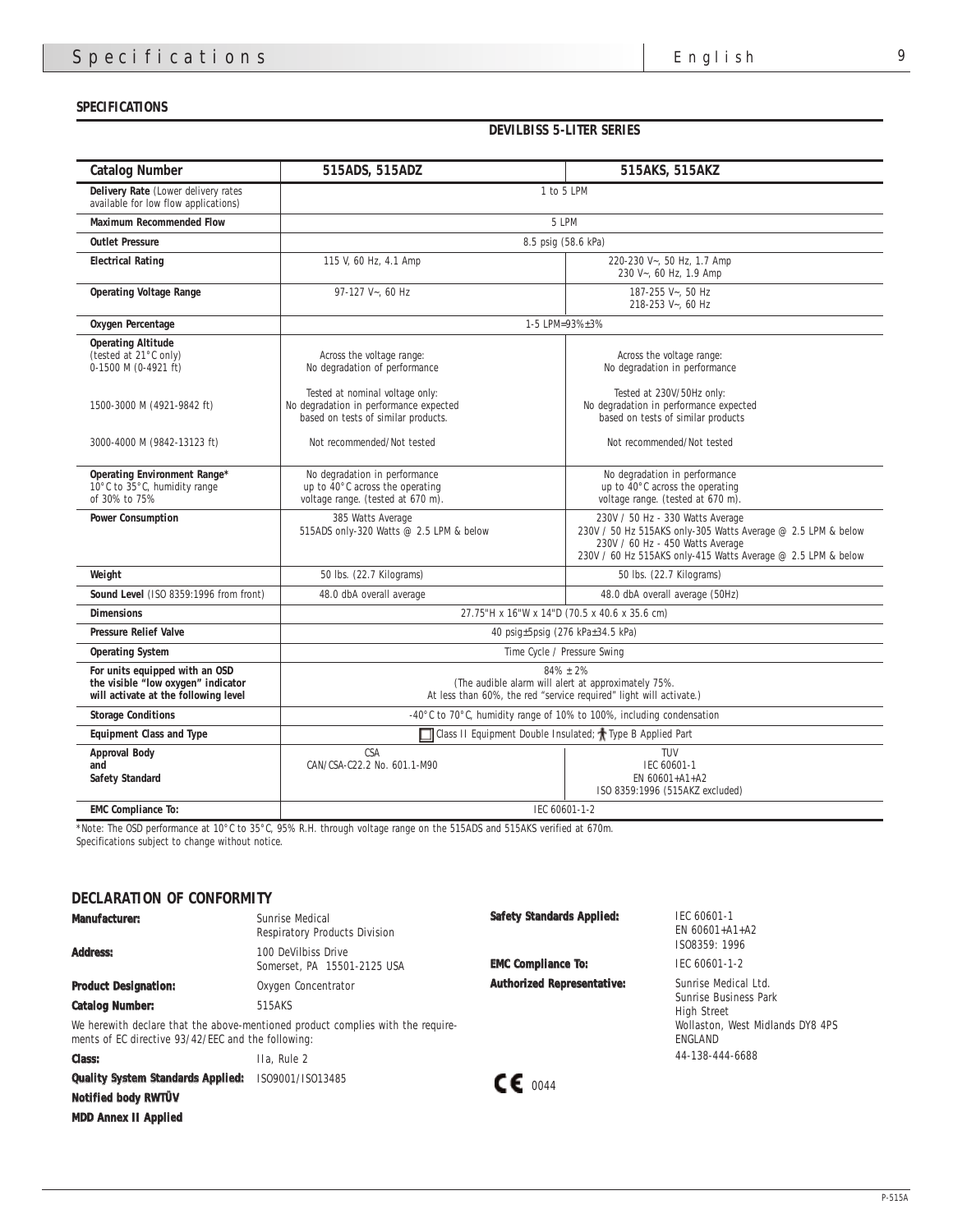### **ÍNDICE**

| 11 |
|----|
| 11 |
| 11 |
| 11 |
| 12 |
| 13 |
| 13 |
| 13 |
| 14 |
| 15 |
| 16 |
| 18 |
| 18 |

**CUIDADO–** A lei federal (EUA) restringe a venda deste aparelho a médicos ou à sua ordem.

**INDICAÇÕES DE USO– O concentrador de oxigênio DeVilbiss é indicado para utilização como um concentrador de oxigênio para fornecer um tratamento com fluxo baixo de oxigênio suplementar em casa, em clínicas, em instalações de tratamento a pacientes, etc.**

# **ADVERTÊNCIA**

**Sob certas circunstâncias, o tratamento com oxigênio pode ser perigoso. É aconselhável buscar conselho médico antes de utilizar um concentrador de oxigênio.**

| Informações do médico          |                                                             |                                                                                                 |                        |
|--------------------------------|-------------------------------------------------------------|-------------------------------------------------------------------------------------------------|------------------------|
|                                |                                                             |                                                                                                 |                        |
|                                |                                                             |                                                                                                 |                        |
|                                |                                                             |                                                                                                 |                        |
| Informações da receita         |                                                             |                                                                                                 |                        |
|                                |                                                             |                                                                                                 |                        |
| Litros de oxigênio por minuto  |                                                             |                                                                                                 |                        |
|                                |                                                             |                                                                                                 |                        |
|                                |                                                             |                                                                                                 | <i><b>Aumentar</b></i> |
| Utilização de oxigênio por dia |                                                             |                                                                                                 |                        |
|                                |                                                             |                                                                                                 |                        |
|                                |                                                             |                                                                                                 |                        |
|                                |                                                             | Número de série do concentrador de oxigênio DeVilbiss: _________________________                |                        |
| (marque um)                    |                                                             |                                                                                                 |                        |
| $\Box$ 5 litros                | $\Box$ litros com OSD                                       |                                                                                                 |                        |
|                                |                                                             | Informações do fornecedor do equipamento, Sunrise Medical/DeVilbiss                             |                        |
|                                |                                                             |                                                                                                 |                        |
|                                |                                                             | Este manual de instruções foi revisado comigo e eu fui instruído a respeito da utilização segu- |                        |
|                                | ra e dos cuidados com o concentrador de oxigênio DeVilbiss. |                                                                                                 |                        |
|                                |                                                             |                                                                                                 |                        |
|                                |                                                             |                                                                                                 |                        |
|                                |                                                             |                                                                                                 | LPMO <sub>2</sub>      |

*DeVilbiss série de 5 litros*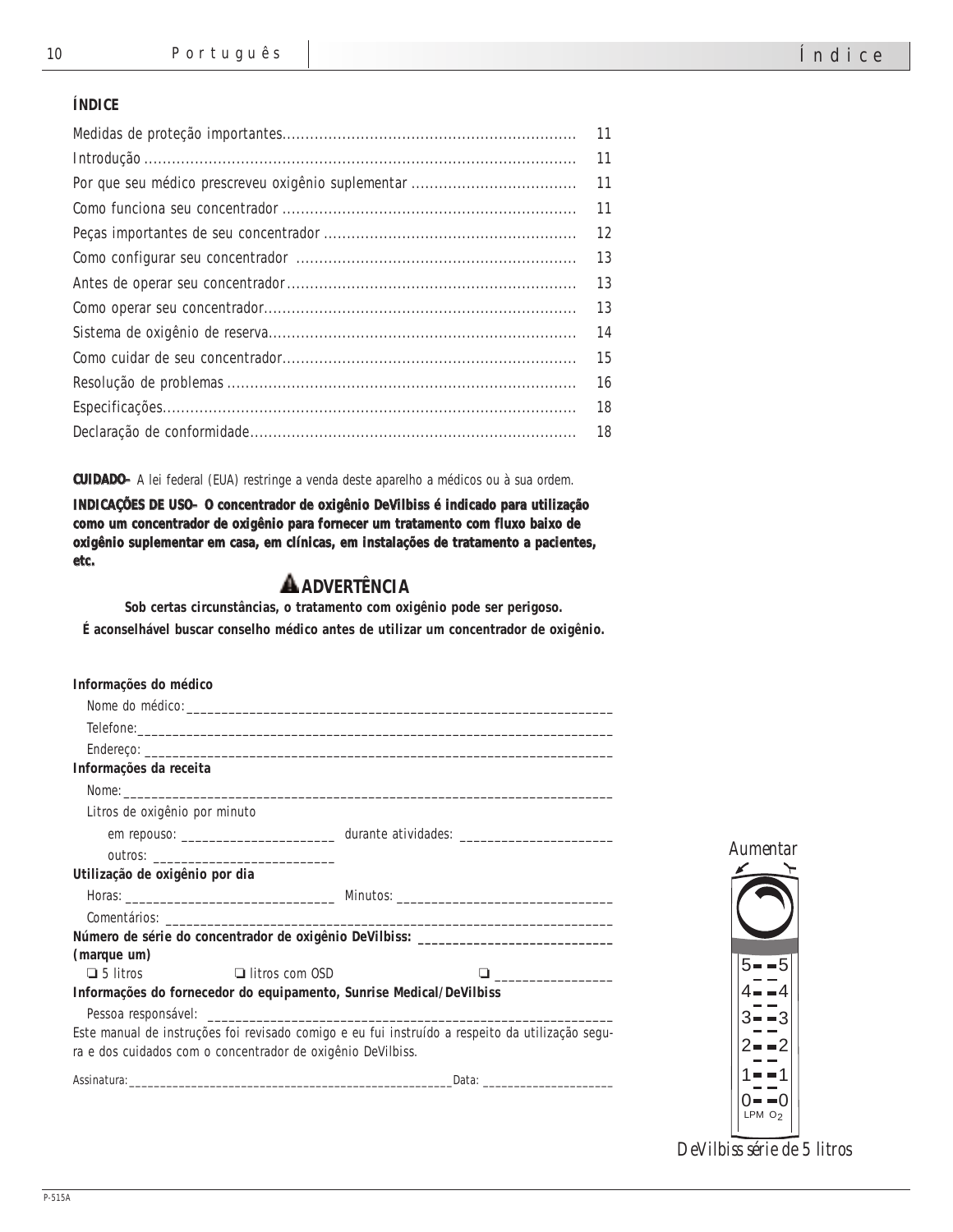# **MEDIDAS DE PROTEÇÃO IMPORTANTES**

 $\blacktriangle$  Leia todo este manual antes de utilizar seu concentrador DeVilbiss. As informações importantes estão destacadas com os seguintes termos ao longo de todo este manual:

**PERIGO** Informações de segurança urgentes sobre riscos que possam causar sérias lesões ou morte.

**ADVERTÊNCIA** Informações de segurança importantes sobre riscos que possam causar sérias lesões.

**CUIDADO** Informações sobre a prevenção de danos ao produto.

**OBSERVAÇÃO** Informações às quais você deve prestar atenção especial.

As medidas de proteção importantes são indicadas ao longo de todo este manual; preste especial atenção a todas as informações de segurança.

# **GUARDE ESTAS INSTRUÇÕES.**

## **INTRODUÇÃO**

Este manual de instruções vai familiarizá-lo com o concentrador de oxigênio DeVilbiss. Certifique-se de ler e compreender este manual antes de operar sua unidade. As medidas de proteção importantes são indicadas ao longo de todo este manual; preste especial atenção a todas as informações de segurança. Entre em contato com seu fornecedor de equipamentos da Sunrise Medical/DeVilbiss caso haja qualquer dúvida.

# **ADVERTÊNCIA**

**Para sua segurança, o concentrador de oxigênio deve ser utilizado de acordo com a prescrição determinada por seu médico.**

# **PERIGO**

**O oxigênio é de rápida combustão. Não fume enquanto seu concentrador de oxigênio estiver em funcionamento, ou quando você estiver próximo a uma pessoa que esteja utilizando o tratamento com oxigênio. Não utilize o aparelho a menos de 1,6 m (5 pés) de distância de objetos quentes e que produzam faíscas ou de fontes de chamas vivas.**

#### **Por que seu médico prescreveu oxigênio suplementar**

Hoje em dia, muitas pessoas sofrem de doenças cardíacas, pulmonares e outras doenças respiratórias. Muitas dessas pessoas podem ser beneficiadas pelo tratamento com oxigênio suplementar. Seu corpo necessita de um fornecimento estável de oxigênio para funcionar adequadamente. Seu médico lhe prescreveu oxigênio suplementar porque você não está obtendo oxigênio suficiente apenas com o ar ambiente. O oxigênio suplementar irá aumentar a quantidade de oxigênio que seu corpo recebe.

O oxigênio suplementar não causa dependência. Seu médico prescreveu um fluxo específico de oxigênio para reduzir sintomas tais como dores de cabeça, tonturas, confusão, fadiga ou irritabilidade aumentada. Se esses sintomas persistirem após você iniciar o programa de oxigênio suplementar, consulte seu médico.

#### **Como funciona seu concentrador de oxigênio DeVilbiss**

Os concentradores de oxigênio são as fontes de oxigênio suplementar mais confiáveis, eficientes e convenientes, disponíveis no momento. O concentrador de oxigênio é operado com energia elétrica. A unidade separa o oxigênio do ar ambiente, o que permite que um oxigênio suplementar de alta pureza seja fornecido a você através da saída de oxigênio. Embora o concentrador filtre o oxigênio em um ambiente, ele não afeta a quantidade normal de oxigênio no mesmo.

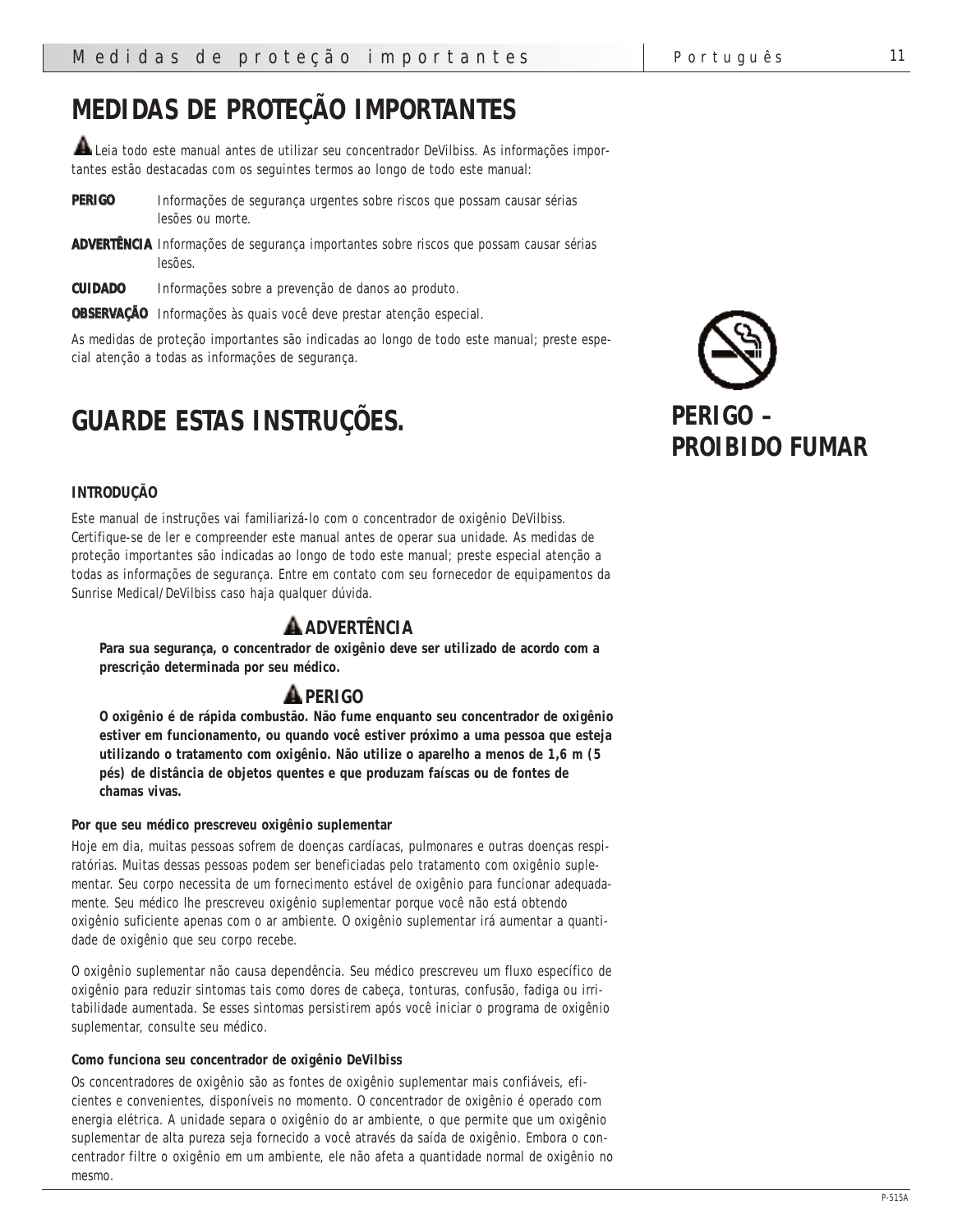### **PEÇAS IMPORTANTES DE SEU CONCENTRADOR**

Familiarize-se primeiro com o seu concentrador de oxigênio DeVilbiss antes de utilizá-lo.

#### **Vista frontal (Figura 1)**

- 1. Instruções de operação
- 2. Luz verde Acende quando seu concentrador está em funcionamento.
- 3. Botão liga/desliga
	- **|** = LIGADO
- O = DESLIGADO
- 4. Botão do medidor de fluxo
- 5. Medidor de fluxo
- 6. Disjuntor Reinicia a unidade após um desligamento por sobrecarga elétrica.
- 7. Saída de oxigênio O oxigênio é dispersado através dessa abertura.
- 8. Luz de oxigênio normal (verde) SOMENTE em unidades com OSD® (ver página 14).
- 9. Luz de oxigênio baixo (amarela) SOMENTE em unidades com OSD® (ver página 14).
- 10. Luz de manutenção necessária (vermelha) Quando estiver acesa, entre em contato com seu fornecedor de equipamentos da Sunrise Medical/DeVilbiss.

#### **Vista posterior (Figura 2)**

- 11. Medidas de proteção importantes
- 12. Manípulo
- 13. Escape
- 14. Cabo de alimentação e/ou conector IEC.
- 15. Tira de suporte para o cabo de alimentação
- 16. Filtro de ar Evita que poeira, pó e fiapos entrem em sua unidade.

#### **Acessórios**

Os acessórios abaixo são aprovados para a utilização com os concentradores de oxigênio DeVilbiss:

| Umidificador de bolhas (capacidade de 200 ml)                   |  |
|-----------------------------------------------------------------|--|
|                                                                 |  |
| Cânula (descartável)                                            |  |
|                                                                 |  |
| Cânula com tubulação de oxigênio de 2,1 m (7 pés) (descartável) |  |
|                                                                 |  |
| Conector da saída de oxigênio                                   |  |
|                                                                 |  |
| Tubulação de oxigênio (descartável)                             |  |
|                                                                 |  |
|                                                                 |  |
|                                                                 |  |
|                                                                 |  |

**OBSERVAÇÃO–** A utilização de certos umidificadores e acessórios não-especificados acima pode prejudicar o desempenho do concentrador de oxigênio.



*Figura 1*



*Figura 2*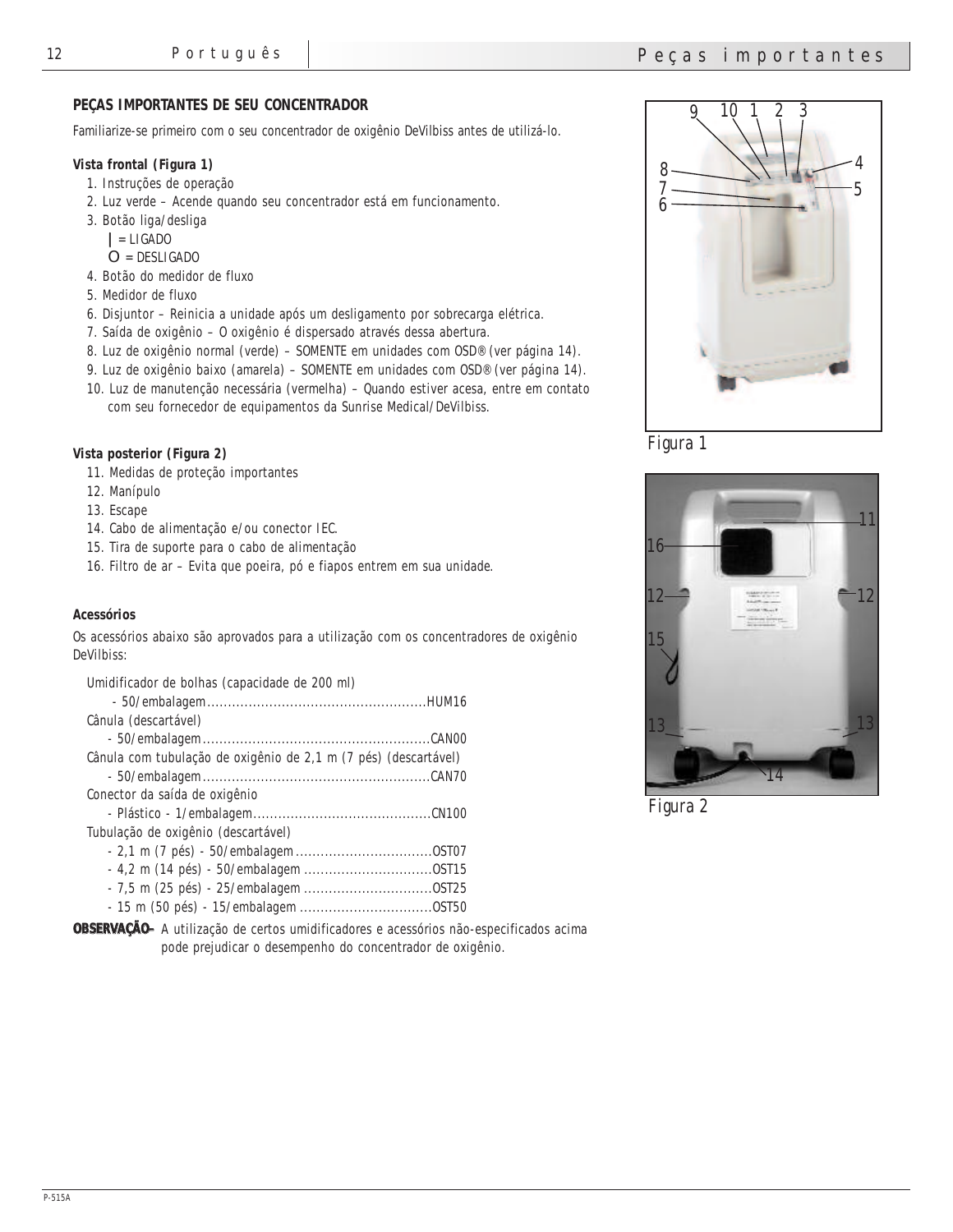## **COMO CONFIGURAR SEU CONCENTRADOR DE OXIGÊNIO**

1. Posicione sua unidade próximo a uma tomada elétrica no ambiente em que você costuma ficar a maior parte do tempo.

# **PERIGO**

**Mantenha o concentrador de oxigênio a menos de 1,6 m (5 pés) de distância de objetos quentes e que produzam faíscas ou de fontes de chamas vivas.**

- **OBSERVAÇÃO–** Não conecte o aparelho a uma tomada elétrica controlada por um interruptor de parede. Nenhum outro aparelho deverá ser conectado na mesma tomada.
	- 2. Posicione sua unidade a uma distância mínima de 16 cm (6 polegadas) de paredes, cortinas ou outros objetos que possam impedir o fluxo adequado de entrada e saída de ar em seu concentrador de oxigênio. O concentrador de oxigênio deve ser posicionado de modo que seja evitado o contato com poluentes ou gases.

#### **ANTES DE OPERAR SEU CONCENTRADOR DE OXIGÊNIO**

- 1. Antes de operar sua unidade, certifique-se sempre de que o filtro de ar (localizado na parte posterior de sua unidade) esteja limpo. A limpeza adequada desse filtro é comentada na seção Como cuidar de seu concentrador, na página 15.
- 2. Conecte os devidos acessórios para oxigênio na saída de oxigênio.

#### **Conexão da tubulação de oxigênio:**

a. Rosqueie o conector da saída de oxigênio na saída de oxigênio.

b. Conecte a tubulação de oxigênio diretamente ao conector (**Figura 3**).

#### **Conexão da tubulação de oxigênio com umidificação:**

Se o seu médico prescreveu um umidificador de oxigênio como parte do seu tratamento, siga as seguintes etapas:

- a. Encha a garrafa do umidificador com água destilada. Não encha em excesso. (Se você estiver utilizando uma previamente cheia, siga para a etapa b.)
- b. Rosqueie a porca de borboleta, localizada na parte superior da garrafa do umidificador, na saída de oxigênio de modo que fique suspensa (**Figura 4**). Certifique-se de que esteja bem presa.
- c. Conecte a tubulação de oxigênio diretamente no encaixe de saída da garrafa do umidificador (**Figura 5**).
- 3. Seu médico lhe prescreveu uma cânula nasal, um cateter ou uma máscara facial. Na maioria dos casos, eles já se encontram conectados à tubulação de oxigênio. Caso não estejam, siga as instruções do fabricante para a conexão.
- 4. Remova o cabo de alimentação completamente da respectiva tira de suporte. Certifiquese de que o botão liga/desliga esteja na posição "Off" (Desligado) e insira o plugue na tomada. A unidade é duplamente isolada para evitar choques elétricos.

**OBSERVAÇÃO–** (somente para unidades de 115 V) O plugue do concentrador de oxigênio DeVilbiss possui um pino mais largo do que o outro. Para reduzir o risco de choques elétricos, esse plugue foi projetado para entrar na tomada de uma única maneira. Não tente burlar esse recurso de segurança.

# **ADVERTÊNCIA**

**O uso impróprio do cabo de alimentação e dos plugues pode causar queimaduras, incêndios e outros danos por choques elétricos. Não utilize a unidade se o cabo de alimentação estiver danificado.**

### **COMO OPERAR SEU CONCENTRADOR DE OXIGÊNIO DEVILBISS**

## **PERIGO**

**O oxigênio é de rápida combustão. Não fume enquanto seu concentrador de oxigênio estiver em funcionamento, ou quando você estiver próximo a uma pessoa que esteja utilizando o tratamento com oxigênio. Mantenha o concentrador de oxigênio a menos de 1,6 m (5 pés) de distância de objetos quentes e que produzam faíscas ou de fontes de chamas vivas.**

1. Pressione o botão liga/desliga para a posição "On" (Ligado). Quando a unidade ligar, acenderá a luz indicadora de "Ligado" e o sistema de alerta ao paciente – luz de manutenção necessária e sinal sonoro – será acionado por alguns instantes.



*Figura 3*



*Figura 4*



*Figura 5*



**PERIGO – PROIBIDO FUMAR**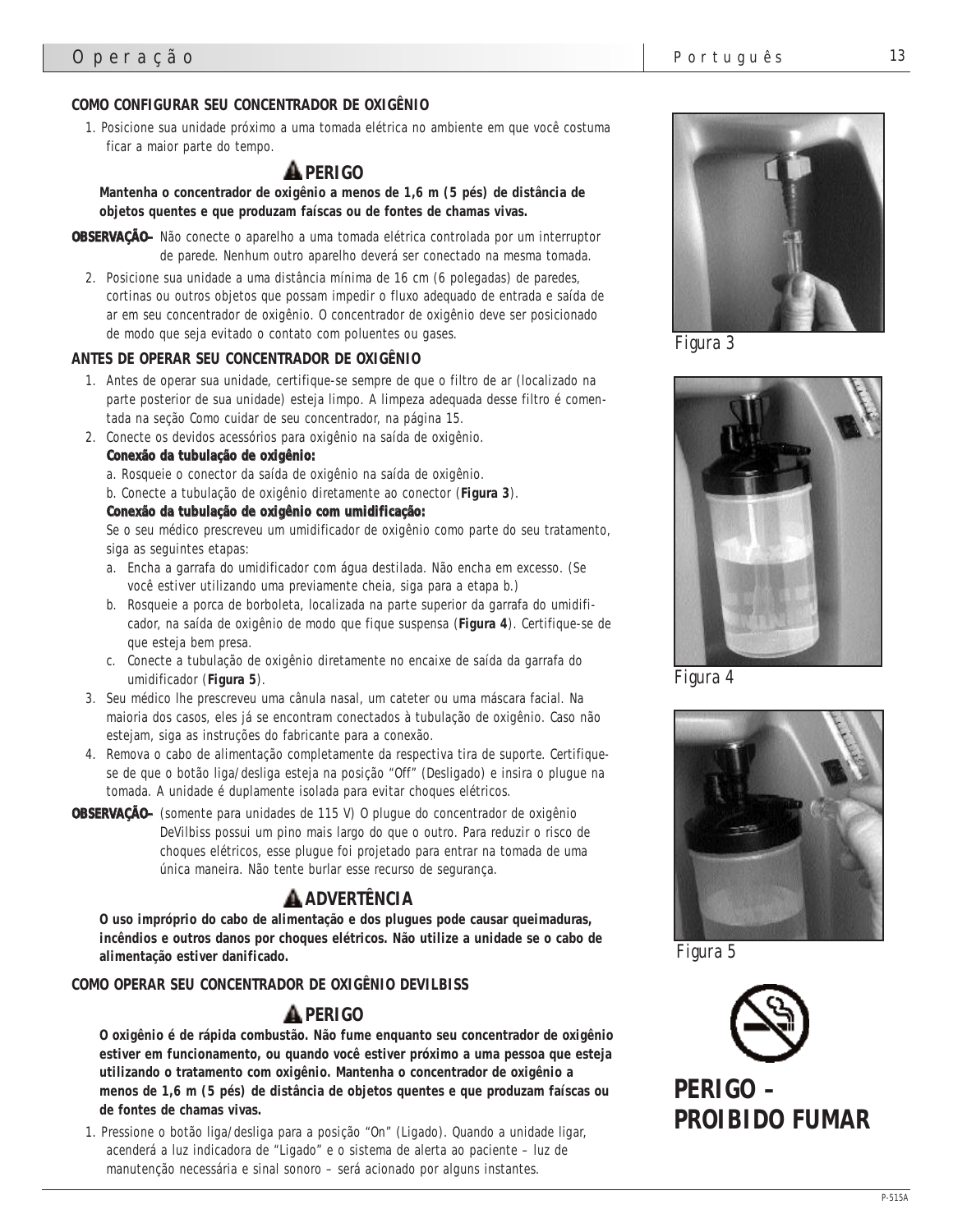# **A** PERIGO

**Não abandone a cânula enquanto o concentrador estiver administrando oxigênio. Altas concentrações de oxigênio podem causar rápida combustão.**

# **SOMENTE CONCENTRADORES DE OXIGÊNIO DEVILBISS COM OSD**

O OSD (Oxygen Sensing Device – Dispositivo sensor de oxigênio) é um dispositivo em seu concentrador que monitora o oxigênio produzido por sua unidade. Quando a unidade é "Ligada", todas as quatro luzes do painel frontal (luz indicadora de "Ligado", luz de manutenção necessária, luz de baixo oxigênio e luz de oxigênio normal) acenderão por alguns instantes. Após alguns segundos, somente a luz indicadora de "Ligado" e a de oxigênio normal permanecerão acesas.

As luzes do OSD no painel frontal são as seguintes:

- Luz verde de oxigênio normal nível aceitável de oxigênio.
- Luz amarela de baixo oxigênio abaixo do nível aceitável de oxigênio.

Se a pureza do oxigênio cair abaixo do nível aceitável, a luz verde de oxigênio normal será apagada e a luz amarela de oxigênio baixo acenderá. Troque para seu sistema de oxigênio de reserva. Consulte a seção de Resolução de pequenos problemas do OSD na página 17 deste manual e entre em contato com seu fornecedor de equipamentos da Sunrise Medical/DeVilbiss.

Como um recurso adicional de segurança, caso a pureza do oxigênio continue a cair, soará um sinal sonoro intermitente. Entre em contato imediatamente com seu fornecedor de equipamentos da Sunrise Medical/DeVilbiss. Não tente realizar nenhuma outra manutenção.

- **OBSERVAÇÃO–** Se a luz de manutenção necessária acender e o sinal sonoro soar, mas a unidade não estiver em operação, isso indica falta de energia na unidade. Consulte o quadro de Resolução de pequenos problemas na página 17 e, caso seja necessário, entre em contato com seu fornecedor de equipamentos da Sunrise Medical/DeVilbiss.
- **OBSERVAÇÃO–** Se for detectada uma vibração sonora de baixa freqüência, isso indica que a unidade não está operando corretamente. Consulte o quadro de Resolução de pequenos problemas na página 17 e, caso seja necessário, entre em contato com seu fornecedor de equipamentos da Sunrise Medical/DeVilbiss.
	- 2. Verifique o medidor de fluxo para certificar-se de que a esfera do dispositivo esteja centralizada na linha próximo ao número prescrito de sua taxa de fluxo.
- **CUIDADO–** É muito importante que você siga a sua prescrição de oxigênio. Não aumente nem reduza o fluxo de oxigênio – consulte seu médico.
- **OBSERVAÇÃO–** Seu fornecedor de equipamentos da Sunrise Medical/DeVilbiss pode ter préconfigurado o medidor de fluxo de modo que ele não possa ser ajustado.
- **OBSERVAÇÃO–** Se o controle do medidor de fluxo for girado no sentido horário, o fluxo diminui (até o desligamento do fluxo de oxigênio). Se o controle for girado no sentido anti-horário, o fluxo aumenta.
- **OBSERVAÇÃO–** O alarme de baixo fluxo será ativado se a esfera do medidor de fluxo estiver configurada abaixo de 0,3 l/min. A unidade continuará a funcionar; entretanto, a luz de manutenção necessária irá acender, acompanhada de um alarme sonoro. Ajuste o medidor de fluxo para o fluxo que lhe foi prescrito.
	- 3. Seu concentrador DeVilbiss está agora pronto para o uso. Posicione adequadamente a cânula ou máscara (**Figura 6**). Aguarde 20 minutos para que o concentrador de oxigênio atinja o desempenho declarado.

## **SISTEMA DE OXIGÊNIO DE RESERVA**

Como precaução, seu fornecedor de equipamentos da Sunrise Medical/DeVilbiss pode fornecer a você um sistema de oxigênio de reserva. Se a sua unidade ficar sem energia ou não funcionar corretamente, soará o sistema de alerta ao paciente para indicar que você deve trocar para o sistema de oxigênio de reserva (se houver); entre em contato com seu fornecedor de equipamentos da Sunrise Medical/DeVilbiss.



*Figura 6*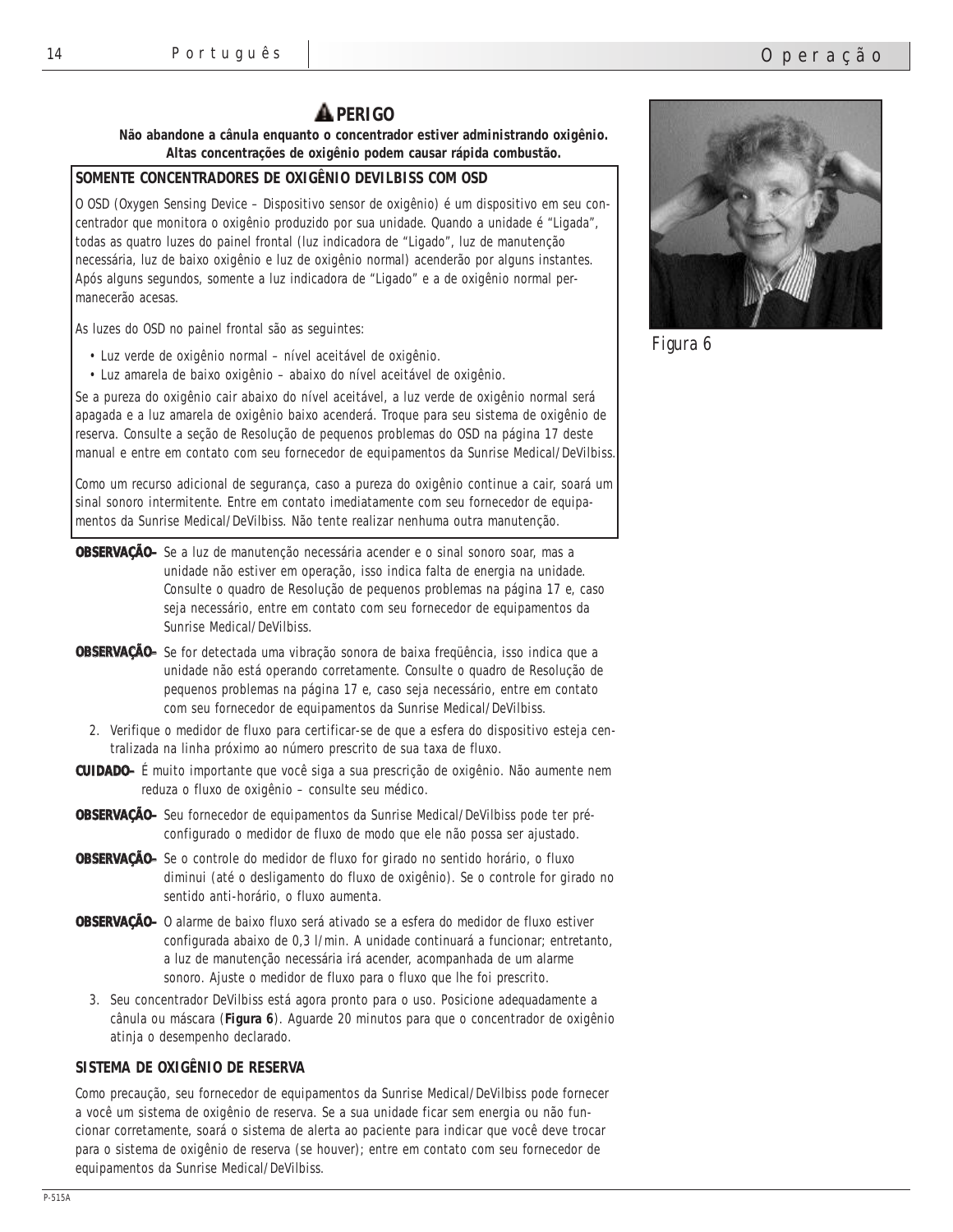#### **COMO CUIDAR DE SEU CONCENTRADOR DE OXIGÊNIO DEVILBISS**

**Observação–** Não utilize lubrificantes, óleos ou graxa.

# **ADVERTÊNCIA**

#### **Ante de efetuar qualquer processo de limpeza, desligue a unidade.**

#### **Umidificador de oxigênio (garrafas reutilizáveis)**

Se o seu médico lhe prescreveu umidificação, limpe diariamente a garrafa de seu umidificador. Siga as instruções fornecidas pelo fabricante. Caso não tenham sido fornecidas instruções de limpeza, siga estas etapas:

- 1. Lave o umidificador com uma solução de água quente e detergente de louças (**Figura 7**).
- 2. Mergulhe o umidificador em uma solução de uma parte de vinagre branco para três partes de água quente por trinta minutos (**Figura 8**). Essa solução age como um germicida.
- 3. Enxágüe totalmente com água quente da torneira e encha novamente com água destilada (**Figura 9**) para o uso. Não encha em excesso.

#### **Cânula, máscara e tubulação**

Limpe e substitua a cânula, a máscara e a tubulação conforme orientado por seu fornecedor de equipamentos da Sunrise Medical/DeVilbiss.

#### **Filtro de ar e conector da saída de oxigênio**

O filtro de ar e o conector devem ser limpos pelo menos uma vez por semana. Para limpá-los, siga estas etapas:

- 1. Remova o filtro de ar, localizado na parte posterior da unidade. Remova o conector da saída de oxigênio (se estiver sendo utilizado).
- 2. Lave com uma solução de água morna e detergente de louças (**Figura 10**).
- 3. Enxágüe totalmente com água morna da torneira e seque com uma toalha. O filtro deve estar completamente seco antes de sua reinstalação.
- **CUIDADO–** Para evitar danos ao produto, não tente utilizar a unidade sem o filtro de ar ou enquanto o filtro ainda estiver úmido.

#### **Gabinete externo**

## **ADVERTÊNCIA**

**Para evitar choques elétricos, não remova o gabinete do concentrador. O gabinete somente pode ser removido por um técnico autorizado pela Sunrise Medical/DeVilbiss. Não aplique líquidos diretamente no gabinete nem utilize nenhum tipo de solvente ou produto de limpeza derivado de petróleo.**

Limpe o gabinete externo do concentrador com um pano ou esponja umedecido em um produto suave de limpeza doméstica e seque-o.



*Figura 7*



*Figura 8*



*Figura 9*



*Figura 10*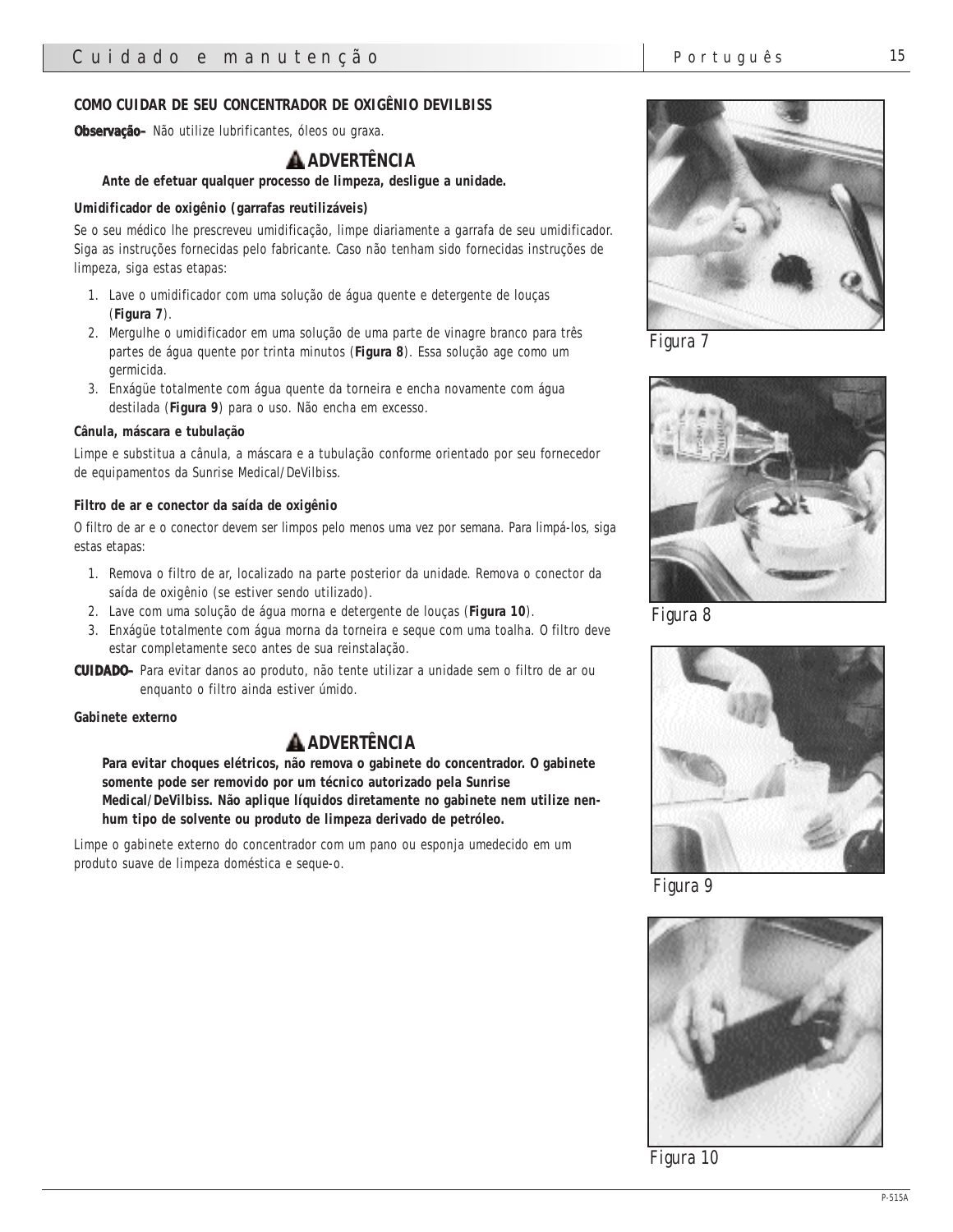## **RESOLUÇÃO DE PROBLEMAS**

O quadro de resolução de problemas a seguir irá ajudá-lo a analisar e corrigir pequenos defeitos em seu concentrador de oxigênio. Se os procedimentos sugeridos não ajudarem, troque para o sistema de oxigênio de reserva e chame a assistência técnica da Sunrise Medical/DeVilbiss. Não tente realizar nenhuma outra manutenção.

# **ADVERTÊNCIA**

**Para evitar danos por choques elétricos, não remova o gabinete. O gabinete somente pode ser removido por um técnico autorizado pela Sunrise Medical/DeVilbiss.**

#### **QUADRO DE RESOLUÇÃO DE PEQUENOS PROBLEMAS**

| <b>Sintoma</b>                                                                                                                                                                                                       | <b>Causa possível</b>                                                                                        | Solução                                                                                                                                                                                                                                                                                                                                    |
|----------------------------------------------------------------------------------------------------------------------------------------------------------------------------------------------------------------------|--------------------------------------------------------------------------------------------------------------|--------------------------------------------------------------------------------------------------------------------------------------------------------------------------------------------------------------------------------------------------------------------------------------------------------------------------------------------|
| A. A unidade não funciona. A luz indicadora de<br>"Ligado" fica apagada quando o botão liga/desli-<br>ga está na posição "Ligado". O alarme sonoro<br>está soando e a luz de manutenção necessária<br>está piscando. | 1. O cabo de alimentação não está devidamente<br>conectado à tomada.<br>2. Não há energia na tomada.         | 1. Verifique a conexão do cabo de alimentação à<br>tomada. Nas unidades de 230 V, verifique tam-<br>bém a parte posterior da unidade.<br>2. Verifique o disjuntor de sua casa e reinicie-o, se<br>necessário. Utilize outra tomada se a situação se<br>repetir.                                                                            |
|                                                                                                                                                                                                                      | 3. O disjuntor do concentrador de oxigênio está ati-<br>vado.                                                | 3. Pressione o botão do disjuntor do concentrador,<br>localizado abaixo do botão liga/desliga. Utilize<br>outra tomada se a situação se repetir.<br>Se as soluções acima não resolverem o problema,<br>entre em contato com seu fornecedor de equipa-<br>mentos da Sunrise Medical/DeVilbiss.                                              |
| B. A unidade funciona, a luz indicadora de "Ligado"<br>acende quando o botão liga/desliga está na<br>posição "Ligado". A luz de manutenção                                                                           | 1. O filtro de ar está bloqueado.                                                                            | 1. Verifique o filtro de ar. Se o filtro estiver sujo,<br>lave-o conforme as instruções de limpeza da<br>página 15.                                                                                                                                                                                                                        |
| necessária está acesa. O alarme sonoro pode<br>estar soando.                                                                                                                                                         | 2. O escape está bloqueado.                                                                                  | 2. Verifique a área de escape e certifique-se de que<br>não haja nada impedindo a exaustão da unidade.                                                                                                                                                                                                                                     |
|                                                                                                                                                                                                                      | 3. A cânula, o cateter, a máscara facial ou a tubu-<br>lação de oxigênio estão bloqueados ou com<br>defeito. | 3. Desconecte a cânula, cateter ou máscara facial.<br>Se o fluxo adequado voltar ao normal, limpe ou<br>substitua, se necessário. Desconecte a tubulação<br>de oxigênio da saída de oxigênio. Se o fluxo cor-<br>reto voltar ao normal, verifique a tubulação de<br>oxigênio quanto a obstruções ou dobras.<br>Substitua-a, se necessário. |
|                                                                                                                                                                                                                      | 4. A garrafa do umidificador está bloqueada ou com<br>defeito.                                               | 4. Desconecte o umidificador da saída de oxigênio.<br>Se você obtiver um fluxo adequado, limpe ou<br>substitua o umidificador.                                                                                                                                                                                                             |
|                                                                                                                                                                                                                      | 5. O medidor de fluxo está com a configuração<br>muito baixa.                                                | 5. Configure o medidor de fluxo para a taxa de fluxo<br>prescrita.<br>Se as soluções acima não resolverem o problema,<br>entre em contato com seu fornecedor de equipa-<br>mentos da Sunrise Medical/DeVilbiss.                                                                                                                            |
| C. A unidade funciona, a luz indicadora de "Ligado"<br>acende quando o botão liga/desliga está na<br>posição "Ligado", uma vibração sonora de baixa<br>freqüência é detectada.                                       |                                                                                                              | 1. Desligue sua unidade. Troque para o sistema de<br>oxigênio de reserva e entre imediatamente em<br>contato com seu fornecedor de equipamentos da<br>Sunrise Medical/DeVilbiss.                                                                                                                                                           |
| D. Se quaisquer outros problemas ocorrerem com<br>seu concentrador de oxigênio.                                                                                                                                      |                                                                                                              | 1. Desligue sua unidade. Troque para o sistema de<br>oxigênio de reserva e entre imediatamente em<br>contato com seu fornecedor de equipamentos da<br>Sunrise Medical/DeVilbiss.                                                                                                                                                           |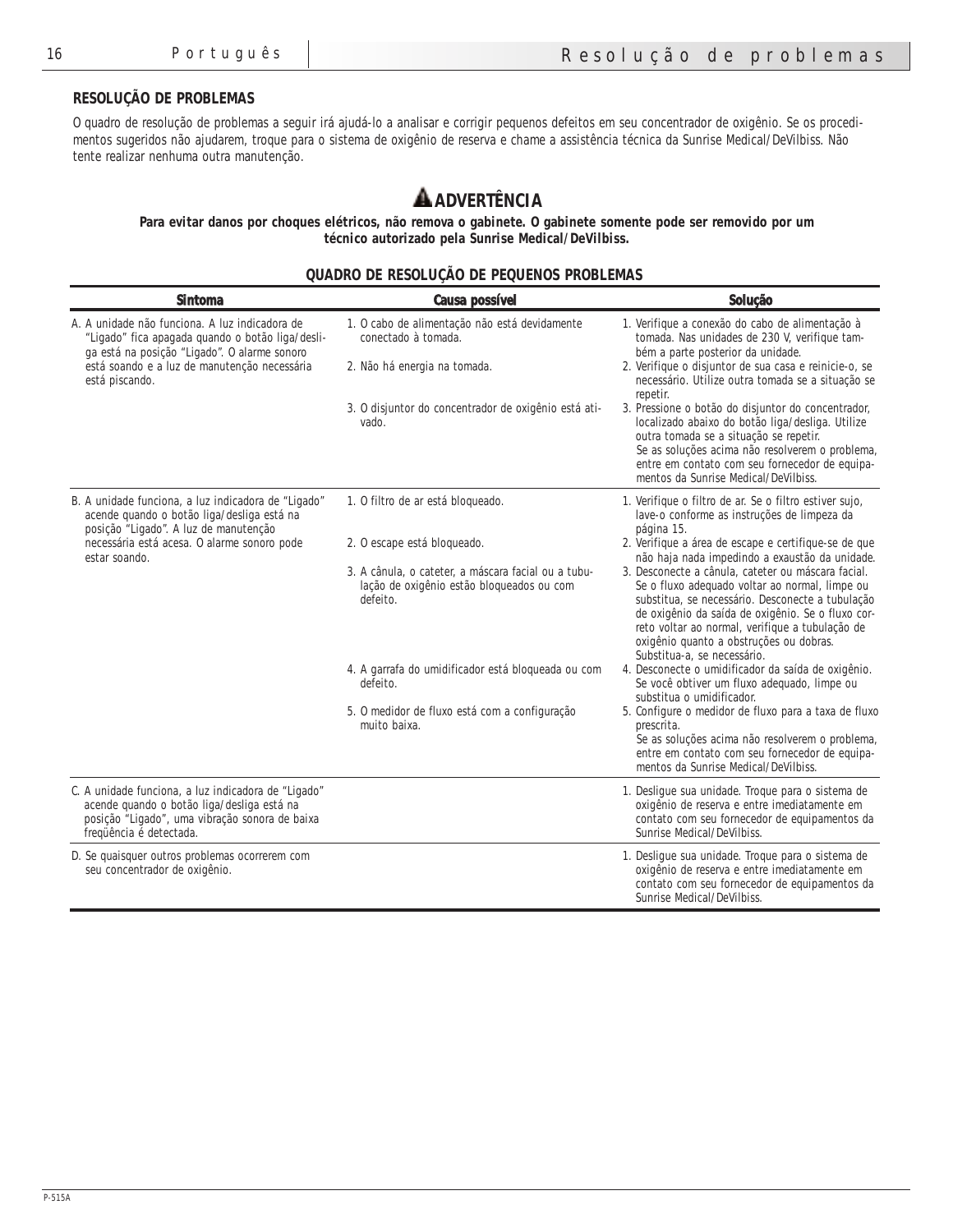| QUADRO DE RESOLUÇÃO DE PEQUENOS PROBLEMAS - SOMENTE CONCENTRADORES COM OSD |  |
|----------------------------------------------------------------------------|--|
|----------------------------------------------------------------------------|--|

| Luzes de indicadores visuais                                                                                                                    | <b>Causa possível</b>                                                                                                              | Solução                                                                                                                                                                                                                                                                                                                                   |
|-------------------------------------------------------------------------------------------------------------------------------------------------|------------------------------------------------------------------------------------------------------------------------------------|-------------------------------------------------------------------------------------------------------------------------------------------------------------------------------------------------------------------------------------------------------------------------------------------------------------------------------------------|
| A. As luzes verde de oxigênio normal e amarela de<br>oxigênio baixo estão ambas acesas ou apagadas.                                             | 1. Defeito no OSD.                                                                                                                 | 1. Entre em contato com seu fornecedor de equipa-<br>mentos da Sunrise Medical/DeVilbiss.                                                                                                                                                                                                                                                 |
| B. A luz amarela de oxigênio baixo está acesa ou a<br>luz amarela de oxigênio baixo está piscando e o<br>sinal sonoro intermitente está soando. | 1. O medidor de fluxo não está configurado ade-<br>quadamente.<br>2. O filtro de ar está bloqueado.<br>3. O escape está bloqueado. | 1. Certifique-se de que o medidor de fluxo esteja ade-<br>quadamente configurado para o número prescrito.<br>2. Verifique o filtro de ar. Se o filtro estiver sujo,<br>lave-o conforme as instruções de limpeza da<br>página 15.<br>3. Verifique a área de escape; certifique-se de que<br>não haja nada impedindo a exaustão da unidade. |
| C. A luz vermelha de manutenção necessária está<br>acesa e um sinal sonoro intermitente está soan-<br>do.                                       | 1. O medidor de fluxo não está configurado ade-<br>quadamente.<br>2. O filtro de ar está bloqueado.                                | 1. Certifique-se de que o medidor de fluxo esteja<br>adequadamente configurado para o número pre-<br>scrito.<br>2. Verifique o filtro de ar. Se o filtro estiver sujo,<br>lave-o conforme as instruções de limpeza da<br>página 15.                                                                                                       |
|                                                                                                                                                 | 3. O escape está bloqueado.                                                                                                        | 3. Verifique a área de escape; certifique-se de que<br>não haja nada impedindo a exaustão da unidade.<br>Se as soluções acima não resolverem o problema,<br>entre em contato com seu fornecedor de equipa-<br>mentos da Sunrise Medical/DeVilbiss.                                                                                        |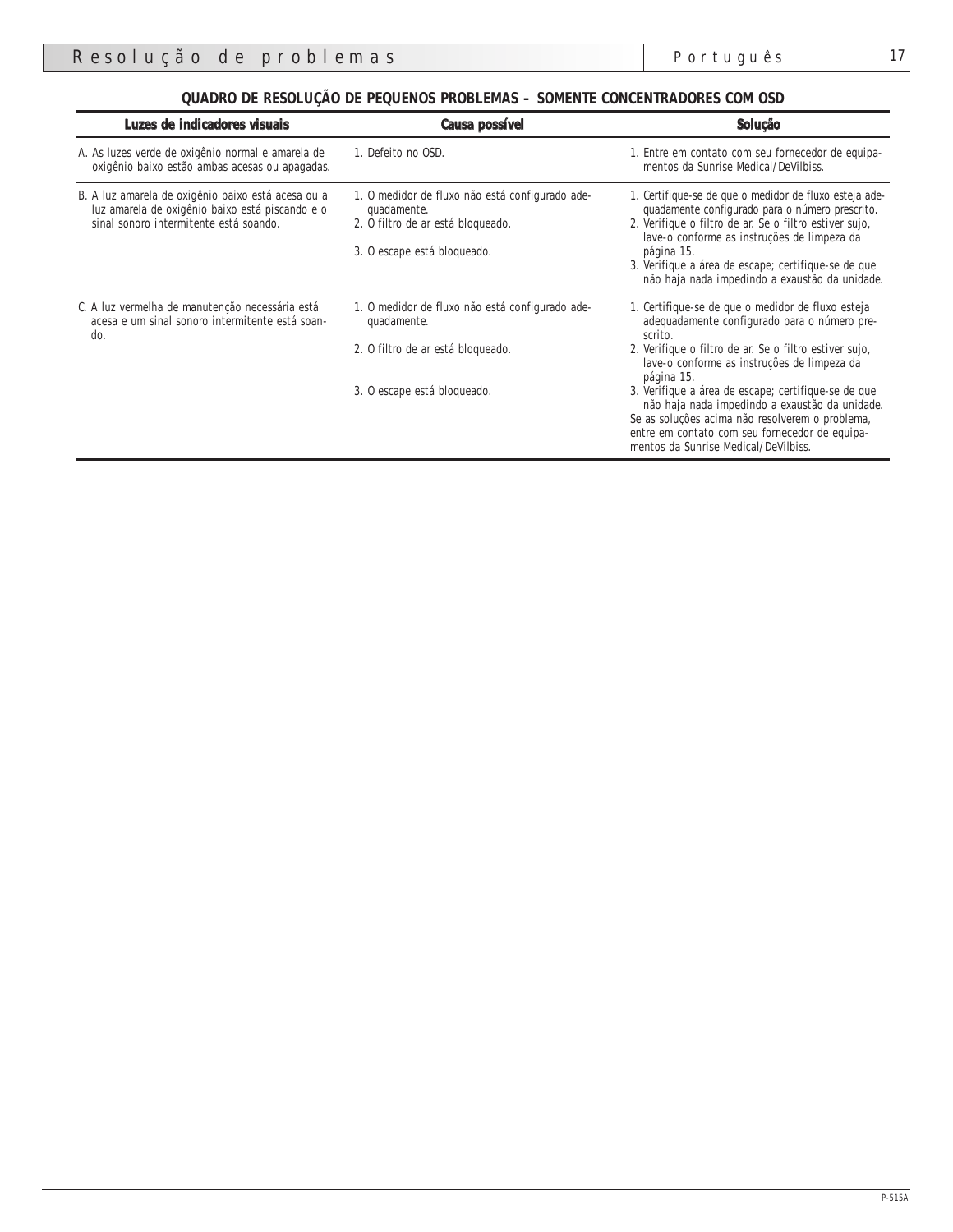### **ESPECIFICAÇÕES**

### **DEVILBISS SÉRIE DE 5 LITROS**

| Número do catálogo                                                                                                                 | 515ADS, 515ADZ                                                                                                                              | 515AKS, 515AKZ                                                                                                                                                                                                           |  |  |
|------------------------------------------------------------------------------------------------------------------------------------|---------------------------------------------------------------------------------------------------------------------------------------------|--------------------------------------------------------------------------------------------------------------------------------------------------------------------------------------------------------------------------|--|--|
| Taxa de administração<br>(estão disponíveis taxas de administração<br>mais baixas para aplicações de baixo fluxo)                  | $1a5$ $l/min$                                                                                                                               |                                                                                                                                                                                                                          |  |  |
| Fluxo máximo recomendado                                                                                                           | $5$ l/min                                                                                                                                   |                                                                                                                                                                                                                          |  |  |
| Pressão de saída                                                                                                                   | 8,5 psig (58,6 kPa)                                                                                                                         |                                                                                                                                                                                                                          |  |  |
| Especificações elétricas:                                                                                                          | 115 V, 60 Hz, 4.1 Amp                                                                                                                       | 220-230 V~, 50 Hz, 1.7 Amp<br>230 V~, 60 Hz, 1.9 Amp                                                                                                                                                                     |  |  |
| Faixa de tensão operacional                                                                                                        | 97-127 V~, 60 Hz                                                                                                                            | 187-255 V~, 50 Hz<br>218-253 V~, 60 Hz                                                                                                                                                                                   |  |  |
| Percentual de oxigênio                                                                                                             | 1-5 $1/\text{min} = 93\% \pm 3\%$                                                                                                           |                                                                                                                                                                                                                          |  |  |
| Altitude operacional<br>(testada somente a 21°C)<br>0-1500 m (0-4921 pés)<br>1500-3000 m (4921-9842 pés)                           | Ao longo da faixa de tensão:<br>Sem prejuízo do desempenho<br>Testado somente em tensão nominal:<br>Não se prevê prejuízo do desempenho     | Ao longo da faixa de tensão:<br>Sem prejuízo do desempenho<br>Testado somente em 230 V/50 Hz:<br>Não se prevê prejuízo do desempenho                                                                                     |  |  |
| 3000-4000 m (9842-13123 pés)                                                                                                       | baseado em testes de produtos similares.<br>Não-recomedado/não-testado                                                                      | baseado em testes de produtos similares<br>Não-recomedado/não-testado                                                                                                                                                    |  |  |
| Faixa de condições ambientais<br>para a operação*<br>10 °C a 35 °C, faixa de umidade<br>de 30 % a 75 %                             | Sem prejuízo do desempenho<br>até 40 °C ao longo da operação<br>faixa de tensão. (testada a 670 m).                                         | Sem prejuízo do desempenho<br>até 40 °C ao longo da operação<br>faixa de tensão. (testada a 670 m).                                                                                                                      |  |  |
| Consumo de energia                                                                                                                 | média de 385 Watts<br>somente 515ADS -320 Watts a 2.5 l/min e abaixo                                                                        | 230V / 50 Hz - média de 330 Watts<br>230V / 50 Hz somente 515AKS - média de 305 Watts a 2,5 l/min e abaixo<br>230V / 60 Hz - média de 450 Watts<br>230V / 60 Hz somente 515AKS - média de 415 Watts a 2,5 l/min e abaixo |  |  |
| Peso                                                                                                                               | 22,7 kg (50 libras)                                                                                                                         | 22,7 kg (50 libras)                                                                                                                                                                                                      |  |  |
| Nível de ruído<br>(ISO 8359:1996 na parte frontal)                                                                                 | média geral de 48,0 dbA                                                                                                                     | média geral de 48,0 dbA (50 Hz)                                                                                                                                                                                          |  |  |
| <b>Dimensões</b>                                                                                                                   |                                                                                                                                             | 70,5 cm de altura x 40,6 cm de largura x 35,6 cm de profundidade (27,75" x 16" x 14")                                                                                                                                    |  |  |
| Válvula de alívio da pressão                                                                                                       | 40 psig $\pm$ 5 psig (276 kPa $\pm$ 34,5 kPa)                                                                                               |                                                                                                                                                                                                                          |  |  |
| Sistema operacional                                                                                                                | Ciclo de tempo / Oscilação da pressão                                                                                                       |                                                                                                                                                                                                                          |  |  |
| Para unidades equipadas com um OSD<br>o indicador visível de "oxigênio baixo"<br>será ativado no seguinte nível de<br>concentração | $84\% \pm 2\%$<br>(O alarme sonoro soará a aproximadamente 75 %.<br>A menos de 60 %, a luz vermelha de "manutenção necessária" será acesa.) |                                                                                                                                                                                                                          |  |  |
| Condições de armazenamento                                                                                                         | 40 °C a 70 °C, faixa de umidade de 10 % a 100 %, incluindo condensação                                                                      |                                                                                                                                                                                                                          |  |  |
| Classe e tipo do equipamento                                                                                                       | □ Equipamento duplamente isolado classe II; $\uparrow$ Peça aplicada tipo B                                                                 |                                                                                                                                                                                                                          |  |  |
| Órgão de aprovação<br>Padrão de segurança                                                                                          | <b>CSA</b><br>CAN/CSA-C22.2 N° 601.1-M90                                                                                                    | TÜV<br>IEC 60601-1<br>EN 60601+A1+A2<br>ISO 8359:1996 (515AKZ excluído)                                                                                                                                                  |  |  |
| Conformidade de EMC a:                                                                                                             | IEC 60601-1-2                                                                                                                               |                                                                                                                                                                                                                          |  |  |

\***Observação:** desempenho do OSD de 10 °C a 35 °C, 95 % R.H. ao longo da faixa de voltagem no 515ADS e 515AKS verificado a 670 m. As especificações estão sujeitas a alterações sem aviso prévio.

## **DECLARAÇÃO DE CONFORMIDADE**

| <b>Fabricante:</b><br><b>Endereco:</b>                                                                                                         | Sunrise Medical<br><b>Respiratory Products Division</b><br>100 DeVilbiss Drive<br>Somerset. PA 15501-2125 EUA | Padrões de segurança aplicados:<br>Conformidade de EMC a: | IEC 60601-1<br>EN $60601+A1+A2$<br>IS08359: 1996<br>IEC 60601-1-2   |
|------------------------------------------------------------------------------------------------------------------------------------------------|---------------------------------------------------------------------------------------------------------------|-----------------------------------------------------------|---------------------------------------------------------------------|
| Designação do produto:<br>Número do catálogo:                                                                                                  | Concentrador de oxigênio<br>515AKS                                                                            | Representante autorizado:                                 | Sunrise Medical Ltd.<br>Sunrise Business Park<br><b>High Street</b> |
| Declaramos, por meio deste, que o produto acima mencionado está em<br>conformidade com as exigências da norma EC 93/42/EEC e com as seguintes: |                                                                                                               |                                                           | Wollaston, West Midlands DY8 4PS<br><b>INGLATERRA</b>               |
| <b>Class:e</b>                                                                                                                                 | IIa, regra 2                                                                                                  |                                                           | 44-138-444-6688                                                     |
| Padrões do sistema de<br>qualidade aplicados:                                                                                                  | IS09001/IS013485                                                                                              | $\mathsf{CE}_{0044}$                                      |                                                                     |
| Órgão notificado RWIUV                                                                                                                         |                                                                                                               |                                                           |                                                                     |
| <b>MDD</b> Anexo II aplicado                                                                                                                   |                                                                                                               |                                                           |                                                                     |